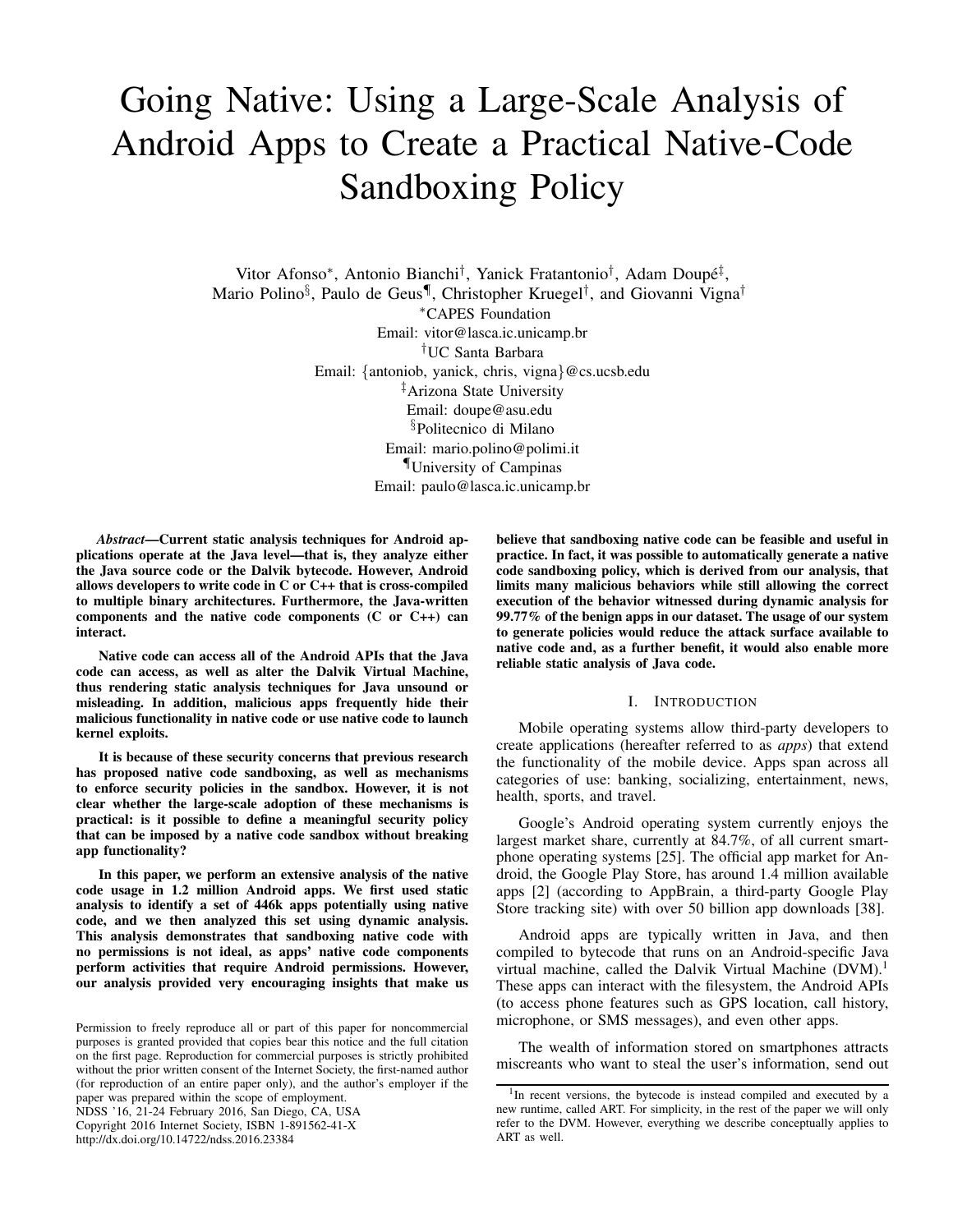premium SMS messages, or even have the user's device join a botnet [10].

Static analysis of Android applications has been proposed by various researchers to check the security properties of the apps that the user installs [5], [7], [17], [18], [22], [23], [28], [29], [39], [42]–[45].

All the proposed static analysis techniques for Android apps have operated at the Java level—that is, these techniques process either the Java source code or the Dalvik bytecode. However, Android apps can also contain components written in *native code* (C or C++) using the Android NDK [19]. Some of the reasons why developers might use this feature, as stated by the NDK documentation [19], are:

For certain types of apps, [native code] can be helpful so you can reuse existing code libraries written in these languages, but most apps do not need the Android NDK.

Typical good candidates for the NDK are CPUintensive workloads such as game engines, signal processing, physics simulation, and so on.

Using the NDK, the C or C++ code will be compiled and packaged with the app. Android provides an interface (JNI) for Java code to call functions of native code and vice versa.

While attempting to allow native code in Android apps is noble, there are serious security implications of allowing apps to execute code outside the Java ecosystem.

The existence of native code severely complicates static analysis of Android apps. First, to our knowledge, no static analysis of Android apps attempts to statically analyze the native code included in the app. Thus, malware authors can include the malicious payload/behavior in a native code component to evade detection. Furthermore, the native code in an Android app has *more capabilities* than the Java code. This is because the native code has direct access to the memory of the running process, and, because of this access, can read and modify the Dalvik Virtual Machine and its data. $<sup>2</sup>$  Effectively,</sup> this means that the native code can completely modify and change the behavior of the Java code—*rendering all static analysis of the Java code unsound.*

In light of these security problems with native code usage in Android applications, researchers have turned to sandboxing mechanisms, which limit the interaction between the native code and the Java code [8], [33], [35]. This follows the leastprivilege principle: The native code does not need full access to the Java code and thus should be sandboxed.

A native code sandbox should be *security-relevant* and *usable* with benign, real-world apps. These requirements result in the following properties:

**Least-Privilege:** The native code of the app should have access only to what is strictly required, thus reducing the chances the native component could extensively damage the system.

- **Compartmentalization:** The native code of the app should communicate with the Java part only using specific, limited channels, so that the native component cannot modify, interact with, or otherwise alter the Java runtime and code in unexpected ways.
- **Usability:** The restrictions enforced by the sandbox must not prevent a significant portion of benign apps from functioning.
- **Performance:** The sandbox implementation must not impose a substantial performance overhead on apps.

Even though previous research has focused on the *mechanism* of native code sandbox enforcement [33], [35], to this point no research has focused on *how to generate a security policy* that a sandbox can enforce so that the policy is be both practical (i.e., it would not break benign apps) and useful (i.e., it would limit malicious behaviors).

Sun and Tan [35], in their paper presenting the native code sandboxing mechanism NativeGuard, state:

We decide to follow a heuristic approach and by default grant no permission to the [sandboxed native code] in NativeGuard. The approach is motivated by the observation that it is rare for legal native code to perform privileged operations, as it is a "bad practice" according to the NDK.

Sun and Tan are correct that the NDK considers native code performing privileged operations to be bad practice, however, *we need data to confirm this intuition.* We must know: what is the native code in real-world apps doing? How do real-world apps use native code? For instance, what if native code is used to perform exactly the same actions as Java code? In this case, it would not be possible to meaningfully constrain the permission of native code components, and enforcing the leastprivilege principle would not grant any security benefits. We also need clarification as to how tightly coupled the communication is between the native code and the Java code. Enforcing compartmentalization might break or negatively affect tightlycoupled apps.

To answer these questions, we perform a large-scale analysis of real-world Android apps. Specifically, we look at how apps use native code, both statically and dynamically. We statically analyze 1,208,476 Android apps to see if they use native code, then we dynamically analyze the 446,562 that were determined to use native code. Our system is able to monitor the dynamic execution of an app, while recording activities performed by its native code components (e.g., invoked system calls, interactions between native and Java components). From this analysis, we shed light on *how realworld Android apps use native code.*

In addition, our dynamic analysis system can be used to generate a native code sandboxing policy that allows for normal execution of the native code behaviors observed during the dynamic analysis of a set threshold of apps, while reducing the attack surface and thus limiting many malicious behaviors (e.g., root exploits) of malicious apps.

The main contributions of this paper are the following:

<sup>2</sup>Even if the Dalvik Virtual Machine memory is initially mapped as readonly, a native code component can change the memory permission by using the mprotect syscall.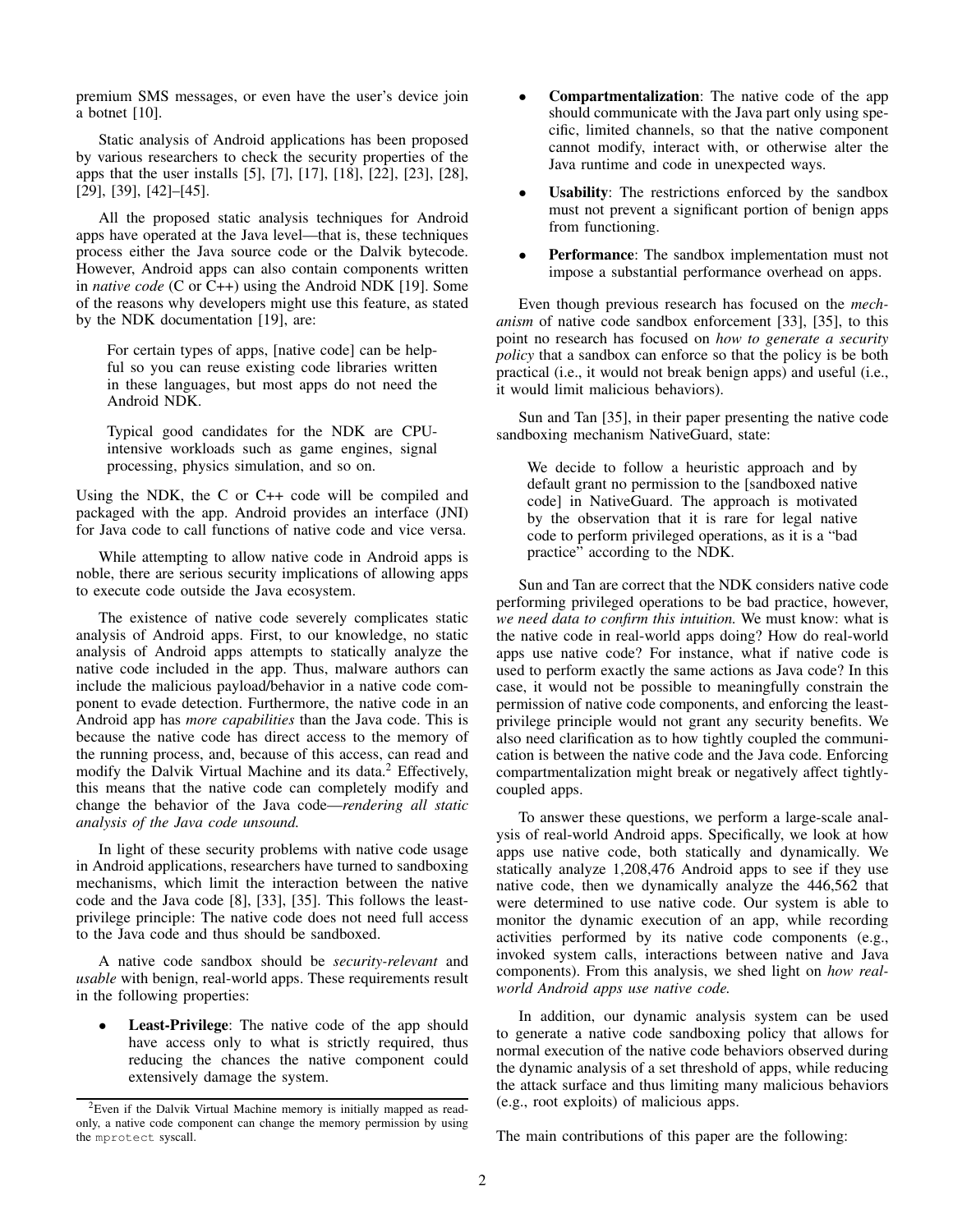- We develop a tool to monitor the execution of native components in Android applications and we use this tool to perform the largest (in terms of number of apps and detail of information acquired) study of native code usage in Android.
- We systematically analyze the collected data, providing actionable insights into how benign apps use native code. Moreover, we release the full raw data and we make it available to the community [1].
- *•* Our results show that completely eliminating permissions of native code is not ideal, as this policy would break, as a lower bound, 3,669 of the apps in our dataset. However, we propose that our dynamic analysis system can be used to derive a native code sandboxing policy that limits many malicious behaviors, while allowing the normal execution of the native code behaviors observed during the dynamic analysis of a set threshold of apps (99.77% in our experiment).

## II. BACKGROUND

To understand the analysis that we perform on Android applications and our proposed policy, it is necessary to review the Android security mechanisms, how native code is used in Android, the damage that malicious native code can cause, and the previously proposed native code sandboxing mechanisms.

## *A. Android Security Mechanisms*

When apps are installed on an Android phone, they are assigned a new user (UID) and groups (GIDs) based on the permissions requested by the app in its manifest. Every app is executed in a separate process, which is a child of Zygote, a process started when the system is initialized. Moreover, interprocess communication is done using intents which all flow through an Android system-level process called Binder [11].

On Android, some operations and resources are protected by permissions. Apps must declare the permissions needed in the manifest, and at installation time the requested permissions are presented to the user, who decides to continue or cancel the installation. Permissions are enforced app-wise using Linux access-control mechanisms and by system services that check if the app is allowed to access certain resources or perform the requested operation [16].

## *B. Native Code*

Native code in Android apps is deployed in the app as ELF files, either executable files or shared libraries. There are four ways in which the Java code of an Android app can execute native code: Exec methods, Load methods, Native methods, and Native activity.

Exec methods. Executable files can be called from Java by two methods, namely Runtime.exec and ProcessBuilder.start. Hereinafter we refer to these methods as *Exec methods.*

Load methods. Native code in shared libraries can be loaded by the framework when a NativeActivity is declared in the manifest, along with its library name, or by the app through the following Java methods, which are hereinafter referred to as *Load methods:* System.load, System.loadLibrary, Runtime.load, and Runtime.loadLibrary. Native code in shared libraries can be invoked at loading time, through calls to native methods and through callbacks in native activities. When a library is loaded, its \_init and JNI\_OnLoad functions are called.

Native methods. Native methods are implemented in shared libraries and declared in Java. When the Java method is called, the framework executes the corresponding function in the native component. This mapping is done by the Java Native Interface (JNI) [21]. JNI also allows native code to interact with the Java part to perform actions such as calling Java methods and modifying Java fields.

Native activity. Native code is invoked in native activities using activities' callback functions, (e.g., onCreate and onResume), if defined in a native library.

## *C. Malicious Native Code*

Malicious apps can use native code to hide malicious actions from static analysis of the Java portion of the app. These actions can be calls to methods in Java libraries, such as sending SMS messages, or complex attacks that involve exploiting the kernel or privileged processes to compromise the entire OS. These root exploits are possible because native code is allowed to directly call system calls. Another possible way that attackers can directly call system calls to execute root exploits is by exploiting vulnerabilities in native code used by benign apps.

As previous research has shown [35], because native code shares the same memory address space as the Dalvik Virtual Machine, it can completely modify the behavior of the Java code, rendering static analysis of the Java code fundamentally unsound. For instance, malicious code can use functions exported by *libDVM.so* to identify where the bytecode implementing a specific Java method is placed in memory. At this point, the native code can dynamically replace the method at run time.

# *D. Native Code Sandboxing Mechanisms*

Several approaches have been proposed to sandbox native code execution. For instance, NativeGuard [35] and Robusta [33] move the execution of native code to a separate process. Two complementary goals are obtained: (1) the native code cannot tamper with the execution of the Java code and (2) different security constraints can be applied to the execution of the native code.

Communication between the Java code and the native code is then ensured by modifying the JNI interface to make the two processes communicate through an OS-provided communication channel (e.g., network sockets).

While moving native code to a separate process is a natural mechanism to achieve the aforementioned goals (because it relies on OS-provided security mechanisms, such as process memory separation or process permissions), other solutions are possible. For instance, thread-level memory protection (as proposed in Wedge [8]). However, applying this solution in Android would require significant modifications to the underlying Linux kernel.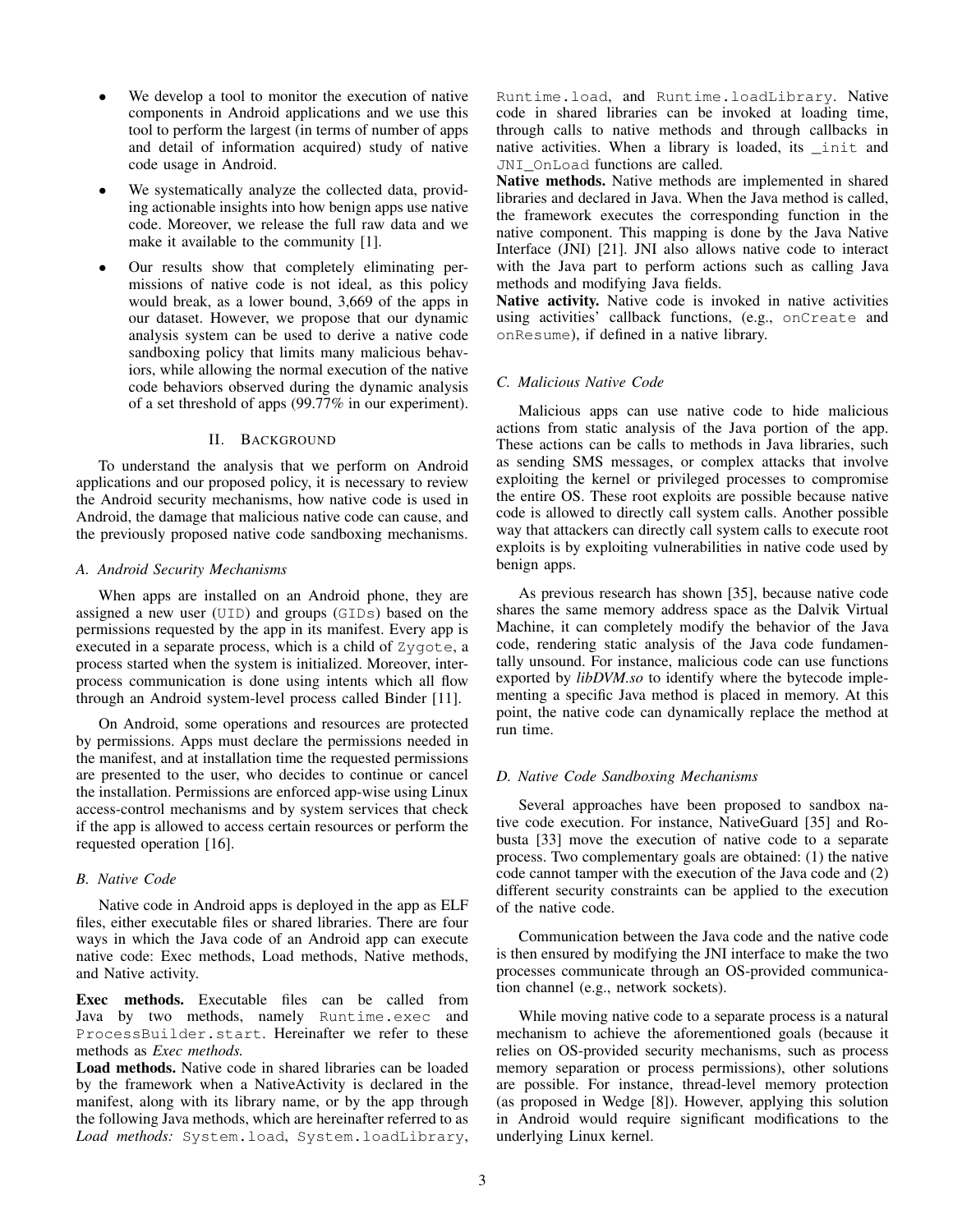TABLE I. RESULTS OF THE STATIC ANALYSIS.

| Apps    | Type                      |
|---------|---------------------------|
| 267,158 | Native method             |
| 42,086  | Native activity           |
| 288,493 | Exec methods              |
| 242,380 | Load methods              |
| 221,515 | $ELE$ file                |
| 446.562 | At least one of the above |

# III. ANALYSIS INFRASTRUCTURE

We designed and implemented a system that dynamically analyzes Android applications to study how native code is used and to automatically generate a native code sandboxing policy. Our analysis consists of an instrumented emulator, and it records all events and operations executed from within native code, such as invoked syscalls and native-to-Java communication. The dynamic instrumentation is completely generic, and it allows the usage of any manual or automatic instrumentation tool. The version of the Android system used was 4.3.

Since our goal was to obtain a comprehensive characterization of native code usage in real world applications, we used a corpus of 1,208,476 distinct—different package names and APK hashes—free Android apps that we have continuously downloaded from the Google Play store from May 2012– August 2014. The age of the apps varies throughout the timeframe, as we currently do not download new versions of apps.

#### *A. Static Prefiltering*

Performing dynamic analysis of all 1,208,476 apps by running each app would take a considerable amount of time; therefore, by using static analysis, we filtered the apps that had some indication of using native code. The characteristics we looked for in the apps are the following: having a native method, having a native activity, having a call to an Exec method, having a call to a Load method, or having an ELF file inside the APK.

We used the Androguard tool [12] as a basis for the static analysis. To identify native methods we searched for methods declared in the Dalvik bytecode with the modifier<sup>3</sup> "native." Native activities were identified by two means: (1) looking for a NativeActivity in the manifest and (2) looking for classes declared in the Dalvik bytecode that extend NativeActivity. Finally, calls to Exec and Load methods were identified by investigating method invocations in the bytecode.

Of the 1,208,476 apps statically analyzed, 446,562 apps (37.0%) used at least one of the previously mentioned ways of executing native code. Table I presents the number of apps that use each of these characteristics.

# *B. Dynamic Analysis System*

Now that we have identified *which* Android apps use native code, we now want to understand *how* apps use native code. During the dynamic analysis we monitor several types of actions performed by the analyzed apps, including system calls, JNI calls, Binder transactions, calls to Exec methods, loading of third-party libraries, calls to native activities' native callbacks, and calls to native methods. The system calls were captured using the strace tool, and the other information we obtained through instrumentation.

To monitor JNI calls, calls to native methods, and library loading, we modified libdvm. However, we do not want to monitor all JNI calls, just JNI calls to the app's native code, rather than calls to native code in the standard libraries that Android includes. To avoid monitoring JNI calls in standard libraries and calls to native methods in standard libraries, we modified the "Method" structure to include a property indicating whether it belongs to a third-party library or not. When a third-party library is loaded, this property is set accordingly.

We modified libbinder to track and monitor Binder transactions. We record the class of the remote function being called and the number that identifies the function. To map the identifiers to function names, we parse the AIDL (Android Interface Definition Language) files and source files that define Binder interfaces. To find files that have such definitions, we search for uses of the macros DECLARE\_META\_INTERFACE and IMPLEMENT META INTERFACE and classes that extend "IInterface." Furthermore, to match identification numbers to names, we search in ".cpp" files for enumerations that use IBinder::FIRST\_CALL\_TRANSACTION and, in ".java" files, for variables defined using IBinder.FIRST\_-CALL\_TRANSACTION. We use the names assigned FIRST\_- CALL\_TRANSACTION as the functions with identifier 1, the ones assigned FIRST\_CALL\_TRANSACTION + NUM as the functions with identifier  $1+NUM$  and, for the enumerations that only use FIRST\_CALL\_TRANSACTION to define the first element, we consider they are increasing the identifier one by one.

Calls to Exec methods are identified by instrumenting libjavacore. Finally, to monitor the use of native callbacks in native activities, we modified libandroid\_runtime.

We determine which actions were performed by native code and which by Java code after the dynamic analysis. To make this determination, we observe when threads change execution context from Java to native and from native to Java. Thus, we process all system calls, keeping a list of threads that are executing native code. We add a thread to this list when one of the following happens: Exec method is executed—we add the child process, which is then used to call execve, a custom (third-party) shared library is loaded, a native method is executed, or a callback in the native component of a native activity is executed. When these actions are completed and the execution control changes back to Java, the thread is removed from the list.

We also remove a thread from the list when one of the JNI methods in Table II is executed. The Call\**<*TYPE*>* functions are used to call Java methods, and the NewObject  $\star$ functions are used to create instances of classes, which results in the execution of Java constructors. When these methods return, the thread is placed back on the list. Additionally, we remove a thread from the list when the clinit method, which

 $3$ Modifier here is an attribute of a method, similar to public. An example Dalvik method signature would be: .method public native example().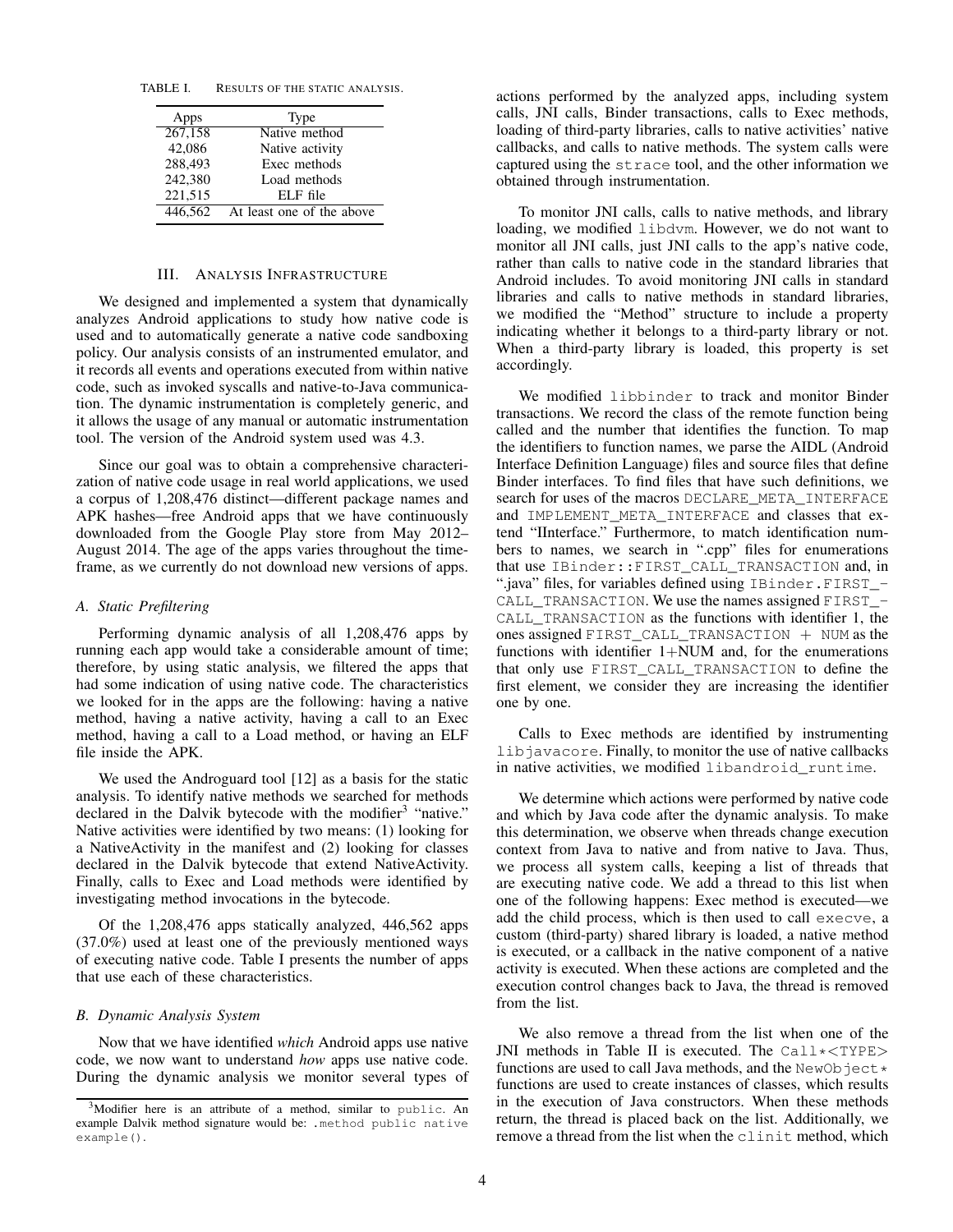

Fig. 1. Possible transitions between native code and Java.

TABLE II. JNI METHODS THAT CAUSE A TRANSITION FROM NATIVE TO JAVA. *<*TYPE*>* CAN BE THE FOLLOWING: OBJECT; BOOLEAN; BYTE; CHAR; SHORT; INT; LONG; FLOAT; DOUBLE; VOID.



is the static initialization block of a class, is executed. Figure 1 presents all mentioned transitions.

To understand how isolating the native code from the Java code would impact the performance of the apps, we also monitor the amount of data exchanged between native and Java code. We measured the amount of data passed in parameters of calls from native code to Java methods and vice versa, as well as the size of the returned value. We also capture the size of data used to set fields in Java objects. The results of this analysis are presented in Section IV-B.

# IV. EVALUATION AND INSIGHTS

We ran both the static pre-filter and dynamic analysis across numerous physical machines and private-cloud virtual machines. In total, we used 100 cores and 444 GB of memory. Moreover, the analysis was run in parallel.

The dynamic analysis was performed using an instrumented Android emulator (as described in the previous section), and to keep the analysis time feasible we limited the analysis to two minutes for each app. To dynamically exercise each application, we followed an approach similar to what is used in Andrubis [40]: we used the Google Monkey [20] to stimulate the app with random events, and we then automatically generated a series of targeted *events* (by means of sending properly-crafted intents) to stimulate all activities, services, and broadcast receivers defined in the application.

Ideally, it would have been possible to use more sophisticated dynamic instrumentation systems. However, the large scale of our analysis motivated our choice to use a simpler approach, as it would have required a prohibitive amount of resources to run on hundreds of thousand of apps. While our dynamic instrumentation system is acceptable for the purposes of understanding the lower bound on what behaviors native code performs, the incompleteness inherent in dynamic analysis can affect the native code policies generated by our system. However, if Google or another large company were to adopt the idea of using a dynamic analysis system to automatically generate a native code security policy, they could use substantial resources to run the applications for longer periods of time, use sophisticated dynamic analysis approaches [32], or even introduce the instrumentation into the Android operating system and sample the behaviors from real-world devices.

During dynamic analysis, 33.6% (149,949) of the apps identified by static analysis as potentially having native code actually executed the native code. Table III presents the number of apps that executed each type of native code. These numbers constitute a lower bound of the apps that could actually execute native code.

In order to understand, for our study, why the native code was not reached during dynamic analysis, we manually analyzed, statically and dynamically, 20 random apps that were statically determined to have native code. For 40% (8) of them, we established through analysis of the decompiled code that the native code was unreachable from Java code (also known as deadcode). The remaining applications were too complex to be manually inspected, and we were not able to ascertain whether the native code components were not reached due to deadcode. For this reason, we dynamically analyzed and manually interacted with them and we did not find any path that led to the execution of the native code. Thus, we believe that also in this case the native code component was not reached due to deadcode, even if we were not able to be completely certain, due to the incomplete nature of manual analysis.

We further investigated *why* there was deadcode in these apps. In each case, the native code was deadcode in third-party libraries. In fact, in our experience, it often happens that an app includes a third-party library, to then actively use only a (sometimes very limited) subset of its functionality, thus leading to deadcode. Hence, we expect this to be the case for many apps where our analysis did not reach native code. As an additional experiment, we also manually and extensively dynamically exercised another 20 random apps. We observed no cases of significant changes in the results compared to the Google Monkey automated analysis (neither additional native code components were reached nor more syscalls were called).

To further understand the coverage of our dynamic analysis system we performed two additional experiments, one measuring the Java method coverage and one measuring the native code coverage. Section VII discusses these experiments in depth.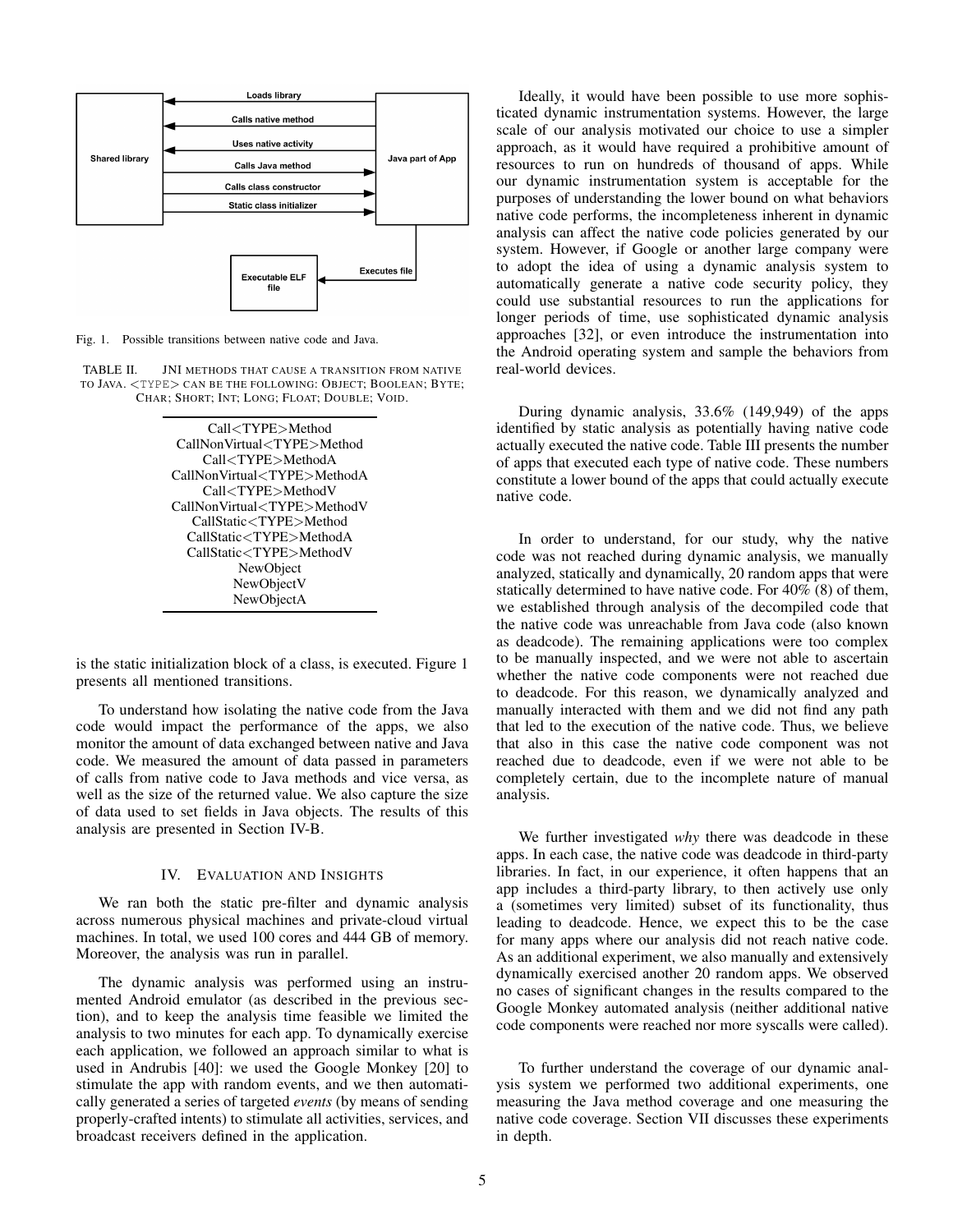TABLE III. THE NUMBER OF APPS THAT EXECUTED EACH TYPE OF NATIVE CODE.

| Apps    | Type                                                              |
|---------|-------------------------------------------------------------------|
| 72,768  | Native method                                                     |
| 19,164  | Native activity                                                   |
| 132,843 | Load library                                                      |
| 27,701  | Call executable file (27,599 standard,<br>148 custom and 46 both) |
| 149.949 | At least one of the above                                         |

TABLE IV. OVERVIEW OF ACTIONS PERFORMED BY CUSTOM SHARED LIBRARIES IN NATIVE CODE.

Writing log messages

Performing memory management system calls, such as mmap and mprotect

Reading files in the application directory

Calling JNI functions

Performing general multiprocess and multithread related system calls, such as fork, clone, setpriority, and futex Reading common files, such as system libraries, font files, and "/dev/random"

Performing other operations on files or file descriptors, such as lseek, dup, and readlink

Performing operations to read information about the system, such as uname, getrlimit, and reading special files (e.g., "/proc/cpuinfo" and "/sys/devices/system/cpu/possible")

Performing system calls to read information about the process or the user, such as getuid32, getppid, and gettid Performing system calls related to signal handling

Performing cacheflush or set\_tls system calls or per-

forming nanosleep system call

Reading files under "/proc/self/" or "/proc/*<*PID*>*/", where PID is the process' pid Creating directories

#### *A. Native Code Behavior—An Overview*

We present in this section an overview of the actions performed by native code on Android. We split the actions into those performed by shared libraries (including those performed during library loading, native methods, and native activities) and those that are the result of invoking custom, executable, and binaries through Exec methods. We also present the actions performed using standard binaries (i.e., not created by the app), but in this case based on their names and parameters, instead of looking at the system calls.

94.2% (125,192) of the apps that used custom shared libraries executed only a set of common actions in native code, and Table IV contains the common actions.

TABLE V. TOP FIVE MOST COMMON ACTIONS PERFORMED BY APPS IN NATIVE CODE, THROUGH SHARED LIBRARIES (SL) AND CUSTOM BINARIES (CB). FOR THE INTERESTED READER, WE REPORT THE FULL VERSION OF THIS TABLE IN [1].

| SL.   | CB. | Description                       |  |
|-------|-----|-----------------------------------|--|
| 3.261 | 72  | ioctl system call                 |  |
| 1,929 | 39  | Write file in the app's directory |  |
| 1.814 | 35  | Operations on sockets             |  |
| 1.594 | 5   | Create network socket             |  |
| 1.242 | 144 | Terminate process or thread group |  |

TABLE VI. TOP FIVE MOST COMMON ACTIONS PERFORMED BY APPS THAT CALLED STANDARD BINARIES IN THE SYSTEM. FOR THE INTERESTED READER, WE REPORT THE FULL VERSION OF THIS TABLE IN [1].

| Apps   | Description                                        |
|--------|----------------------------------------------------|
| 19.749 | Read system information                            |
| 3,384  | Write file in the app's directory or in the sdcard |
| 3,362  | Read logcat                                        |
| 1,041  | List running processes                             |
| 861    | Read system property                               |

The top five most common actions performed by apps in native methods, native activities, and custom binaries called through Exec are presented in Table V. Table VI presents the top five most common actions performed by the apps that used Exec to call standard (system) binaries.

By analyzing the system calls and the Java methods called from native code, we identified 3,669 apps that perform an action requiring Android permissions from native code. Table VII presents the top five most popular permissions used, how many apps use them, and how we detected its use. We used PScout [6] to compute the permissions required by each Java method. Comparing the permissions used in native code with the permissions requested by the app, we found that only 81 apps use, in native code, *all the permissions requested by the app*.

In addition to this being the first concrete look into how many apps use native code and what that native code does, we can draw two important conclusions: (1) if the native code is separated in a different process, it is necessary to give some permissions to the native code and (2) the permissions of the native code can be more strict (less permissive) than the permissions of the Java code.

It is interesting to note how conclusion (1) shows that the drastic measure adopted in NativeGuard [35], which does not grant any permissions to the native code, would break 3,669 of apps. This observation reinforces even more our belief that security policies should be generated following a data-driven approach. For instance, a reasonable tradeoff would be to allow to the native code only the INTERNET, WRITE\_EXTERNAL\_STORAGE, and READ\_EXTERNAL\_STORAGE permissions (the three most commonly used in native code), thus blocking only 152 applications.

#### *B. Java—Native Code Interactions*

To better understand the performance implications of separating the native code from the Java code of the apps, we measured the number of interactions per millisecond between Java and native code, i.e., the number of calls to JNI functions, calls to native methods, and Binder transactions.

The mean of interactions per millisecond is 0.00142, whereas the variance is 0.00003 and the maximum value is 0.22. NativeGuard's [35] performance evaluation with the Zlib benchmark shows a 34.36% runtime overhead for 9.81 interactions per millisecond and 26.64% for 3.96 interactions per millisecond. Therefore, our experiment shows that isolating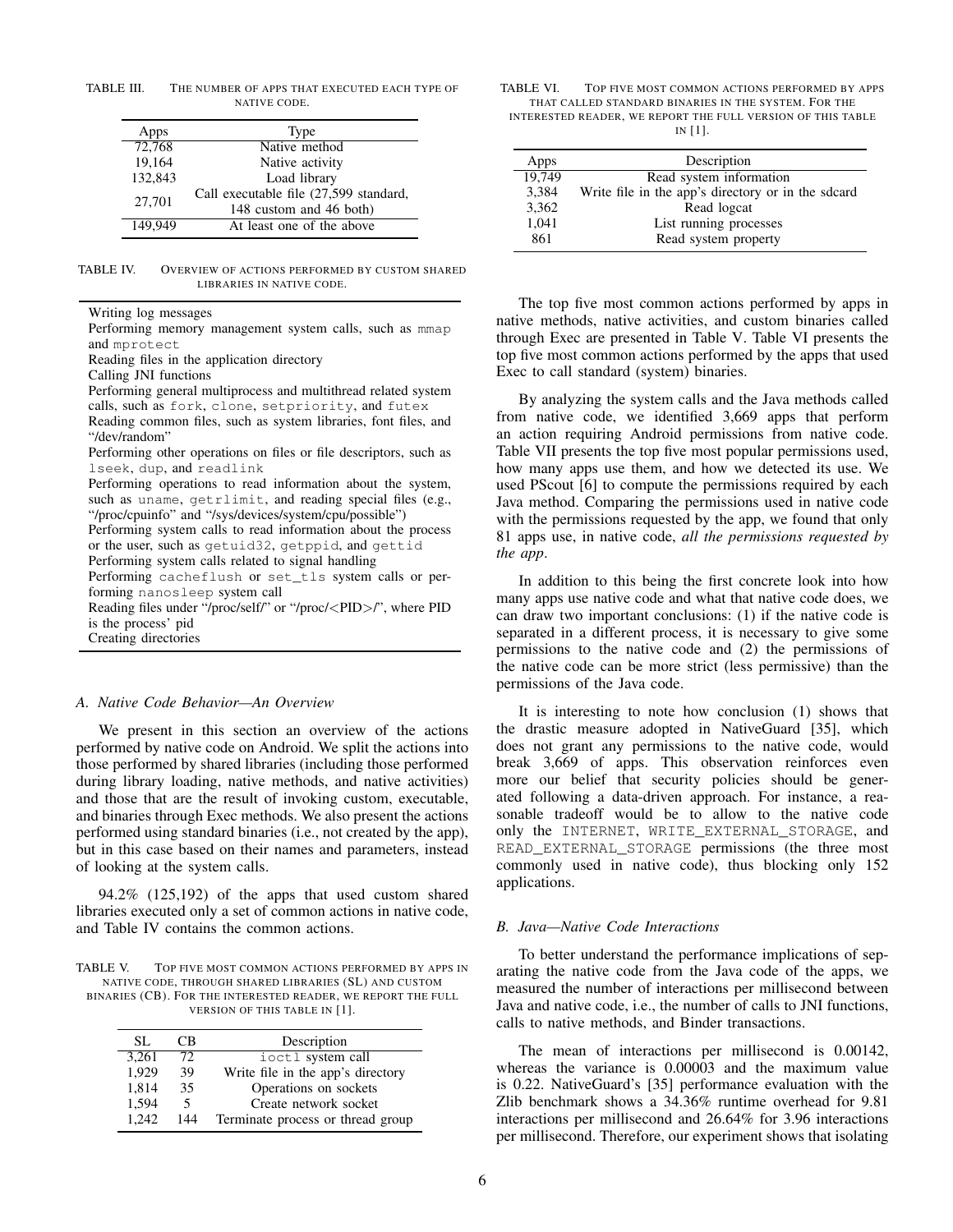TABLE VII. THE FIVE MOST COMMON (BY NUMBER OF APPS) ACTIONS IN NATIVE CODE THAT REQUIRE ANDROID PERMISSION. FOR THE INTERESTED READER, WE REPORT THE FULL VERSION OF THIS TABLE IN [1].

| Apps  | Permission                  | Description                                                                             |  |  |
|-------|-----------------------------|-----------------------------------------------------------------------------------------|--|--|
| 1,818 | <b>INTERNET</b>             | Open network socket or call method java.net.URL.openConnection                          |  |  |
| 1.211 | WRITE EXTERNAL STORAGE      | Write files to the sdcard                                                               |  |  |
| 1.211 | READ EXTERNAL STORAGE       | Read files from the sdcard                                                              |  |  |
| 132   | <b>READ PHONE STATE</b>     | Call<br>methods<br>getSubscriberId,<br>qetDeviceSoftwareVersion,                        |  |  |
|       |                             | qetSimSerialNumber or<br>class<br>from<br>qetDeviceId                                   |  |  |
|       |                             | android.telephony.TelephonyManager or Binder transaction<br>call<br>$\mathsf{f} \Omega$ |  |  |
|       |                             | com.android.internal.telephony.IPhoneSubInfo.qetDeviceId                                |  |  |
| 79    | <b>ACCESS NETWORK STATE</b> | Call method android.net.ConnectivityManager.getNetworkInfo                              |  |  |
|       |                             |                                                                                         |  |  |

TABLE VIII. TOP FIVE MOST COMMON TYPES OF COMMAND PASSED WITH THE "-C" ARGUMENT TO SU, SEPARATED BETWEEN THE APPS THAT MENTION THEY NEED ROOT PRIVILEGES IN THEIR DESCRIPTION OR NAME AND THE ONES THAT DO NOT MENTION IT. FOR THE INTERESTED READER, WE REPORT THE FULL VERSION OF THIS TABLE IN [1].

| Does not<br>Mention<br>Root | Does<br>Mention<br>Root | Description             |                                                       |        |
|-----------------------------|-------------------------|-------------------------|-------------------------------------------------------|--------|
| 12                          | 10                      | Custom                  | executable                                            | (e.g., |
|                             |                         |                         | su -c sh /data/data/com.test.etd062.ct/files/occt.sh) |        |
| 1                           | 13                      | Reboot                  |                                                       |        |
| 2                           | 12                      | Read system information |                                                       |        |
|                             | 8                       |                         | Change permission of file in app's direc-             |        |
|                             |                         | tory                    |                                                       |        |
|                             |                         |                         | Remove file in app's directory                        |        |

native code in a different process should not have a substantial performance impact on average.

Additionally, we measure the number of bytes exchanged between the Java code and native code per second. The mean of bytes exchanged per second is 1,956.55 (1.91 KB/s) and the maximum value is 6,561,053.27 (6.26 MB/s). Only 11 apps exchanged more than 1 MB/s. We believe the amount of data exchanged between Java and native code would not incur a significant overhead, although it could vary greatly depending on the specific app.

## *C. Usage of the su Binary*

Unlike common Linux distributions, in Android, users do not have access to a super user account and, therefore, are prevented from performing certain actions, such as uninstalling pre-installed apps. Thus, to have greater control over the system, many users perform a process known as "rooting," to be able to perform actions as the "root" user. Usually, during this process, a suid executable file called su is installed, as well as a manager app that restricts which apps can use this binary to perform actions as root. Because this process is so common among users, there are many apps that provide functionality that can only be performed by the root user, such as changing the fonts of the system or changing the DNS configuration.

Our analysis identified 1,137 apps that try to run su. Surprisingly, 28.23% (321) of these apps *do not mention in their description or in their name that they need root privileges*.

Some of these apps use the "-c" argument of su to specify a command to be executed as root. Table VIII presents the top five most common types of actions that these apps tried to execute using su, along with the number of apps that attempt to execute that command, and if the app mentioned that it requires root or not. This table gives insights into what the app is trying to accomplish as root. The table shows that the most common action used with the "-c" argument of su is calling a custom executable. Because apps cannot use su in the emulator, these actions did not work properly during dynamic analysis, so we cannot obtain more information on their behavior.

# *D. JNI Calls Statistics*

Understanding the JNI functions called by native code can reveal how the native components of apps interact with the app and the Android framework. Table IX presents the types of JNI functions that were used by the apps and how many apps used them. The most relevant actions for security considerations in this table are: (1) calling Java methods and (2) modifying fields of objects. Calling methods in Java libraries from native code can be used to avoid detection by static analysis. Moreover, modifying fields of Java objects can change the execution of the Java code in ways that static analysis cannot foresee.

Calling Java methods, both from the Android framework and from the app can be performed by some of the methods presented in Table II, more precisely the ones whose name starts with "Call." As Table IX shows, we identified 35,231 apps that have native code which calls Java methods. More specifically, 24,386 apps used these functions to call Java methods from the app and 25,618 apps used them to call Java methods from the framework. Table X presents what groups of methods from the framework were called, along with the amount of apps that called methods in each group.

# *E. Binder Transactions*

1.64% (2,457) of the apps that reached native code during dynamic analysis performed Binder transactions. Table XI presents the top five most commonly invoked classes of the remote methods. The most common class remotely invoked by this process is IServiceManager, which can be used to list services, add a service, and get an object to a Binder interface. All apps that used this class obtained an object to a Binder interface and two apps also used it to list services. This data shows that using Binder transactions from native code is not common. From a security perspective this is good as the use of Binder transactions represent a way in which native code can perform critical actions while staying undetected by static analysis.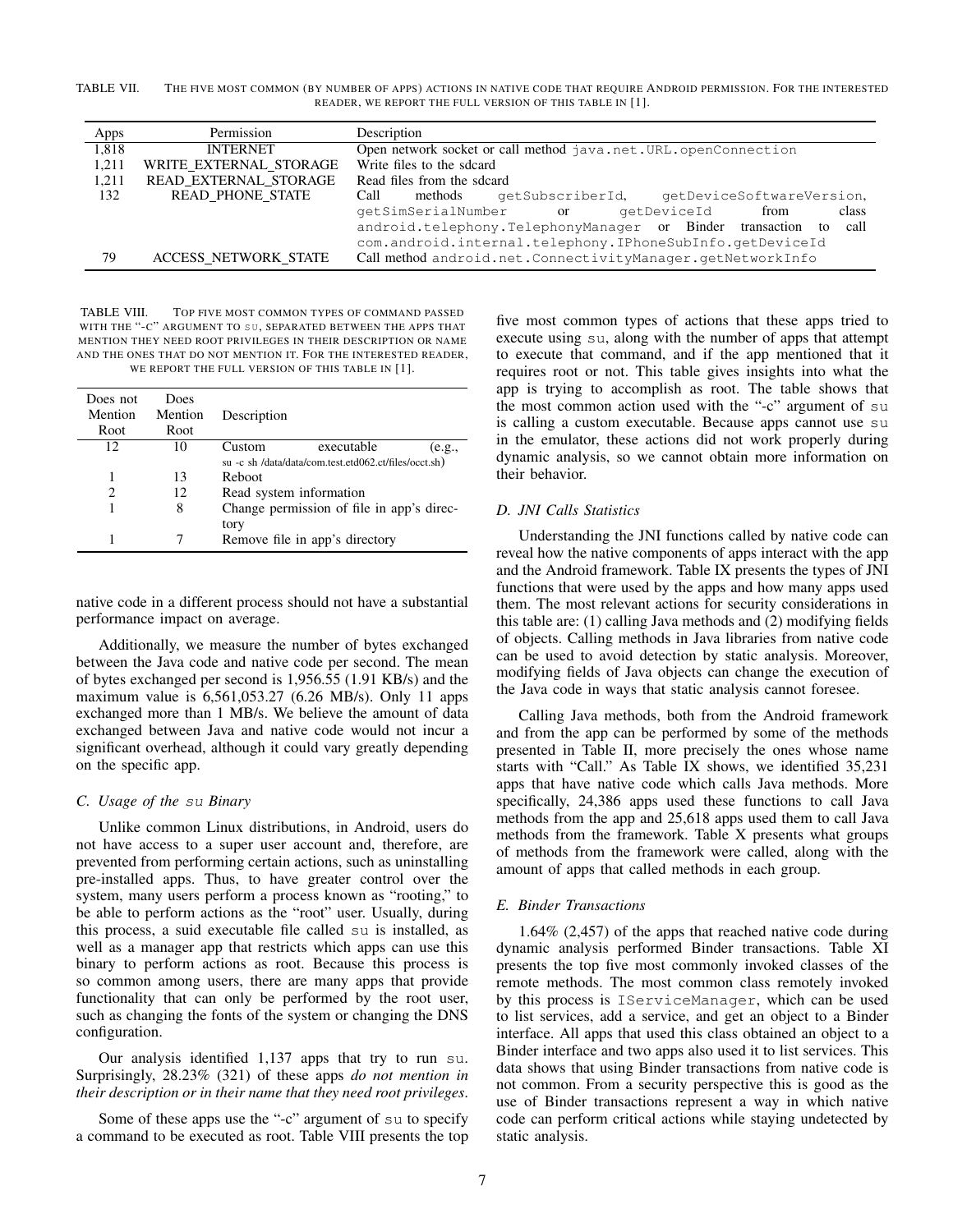TABLE IX. GROUPS OF JNI CALLS USED FROM NATIVE CODE.

| Apps   | Description                                        |  |  |
|--------|----------------------------------------------------|--|--|
| 94.543 | Get class or method identifier and class reference |  |  |
| 71,470 | Get or destroy JavaVM, and Get JNIEnv              |  |  |
| 53,219 | Manipulation of String objects                     |  |  |
| 49,321 | Register native method                             |  |  |
| 45,773 | Manipulate object reference                        |  |  |
| 41.892 | Thread manipulation                                |  |  |
| 35,231 | Call Java method                                   |  |  |
| 19.372 | Manipulate arrays                                  |  |  |
| 18,601 | Manipulate exceptions                              |  |  |
| 14,330 | Create object instance                             |  |  |
| 6,918  | Modify field of an object                          |  |  |
| 2,203  | Manipulate direct buffers                          |  |  |
| 47     | Memory allocation                                  |  |  |
| 37     | Enter or exit monitor                              |  |  |

TABLE X. TOP 10 GROUPS OF JAVA METHODS FROM THE ANDROID FRAMEWORK CALLED FROM NATIVE CODE.

| Apps  | Description                                       |
|-------|---------------------------------------------------|
| 7,423 | Get path to the Android                           |
|       | package associated with the context of the caller |
| 6,896 | Get class name                                    |
| 5,499 | Manipulate data structures                        |
| 4,082 | Methods related to cryptography                   |
| 3,817 | Manipulate native types                           |
| 3,769 | Read system information                           |
| 3,018 | Audio related methods                             |
| 2,070 | Read app information                              |
| 1,192 | String manipulation and encoding                  |
| 575   | Input/output related methods                      |
| 483   | Reflection                                        |

#### *F. Usage of External Libraries*

Understanding the libraries used by the apps in native code can help us comprehend their purpose. Table XII presents the top 10 most used system libraries and Table XIII presents the top 10 must used custom libraries by apps in native code. It demonstrates that apart from the bitmap manipulation library, which was used by 16.6% (24,942) of the apps that reached native code, no standard library was used by a great number of apps. On the other hand, several custom libraries were used by more than 7.5% of the apps that executed native code.

#### V. SECURITY POLICY GENERATION

One step to limit the possible damage that native code can do is to isolate it from the Java code using the native code sandboxing mechanisms discussed in Section II-D. These

TABLE XI. TOP FIVE MOST COMMON CLASSES OF THE METHODS INVOKED THROUGH BINDER TRANSACTIONS. FOR THE INTERESTED READER, WE REPORT THE FULL VERSION OF THIS TABLE IN [1].

| Apps  | Class                              |
|-------|------------------------------------|
| 2,427 | android.os.IServiceManager         |
| 740   | android.media.IAudioFlinger        |
| 725   | android.media.IAudioPolicyService  |
| 327   | android.gui.IGraphicBufferProducer |
| 303   | android.gui.SensorServer           |

TABLE XII. TOP 10 MOST USED STANDARD LIBRARIES.

| Apps   | Name                         | Description            |
|--------|------------------------------|------------------------|
| 24,942 | libinigraphics.so            | Manipulate Java        |
|        |                              | bitmap objects         |
| 2,646  | libOpenSLES.so               | Audio input and output |
| 2.645  | libwilhelm.so                | Multimedia output      |
|        |                              | and audio input        |
| 349    | libpixelflinger.so           | Graphics rendering     |
| 347    | libGLES android.so           | Graphics rendering     |
|        |                              | Encoder for GLES 1.1   |
| 183    | libGLES <sub>v1</sub> enc.so | commands               |
|        |                              | Memory allocation      |
| 183    | gralloc.goldfish.so          | for graphics           |
|        |                              | Common functions       |
| 182    | libOpenglSystemCommon.so     | used by OpenGL         |
|        |                              | Encoder for GLES 2.0   |
| 182    | libGLES <sub>v2</sub> enc.so | commands               |
|        |                              | Encoder for rendering  |
| 181    | lib renderControl enc.so     | control commands       |
|        |                              |                        |

TABLE XIII. TOP 10 MOST USED CUSTOM LIBRARIES.

| Apps   | Name                 | Description                      |
|--------|----------------------|----------------------------------|
| 19,158 | libopenal.so         | Rendering audio                  |
| 17,343 | libCore.so           | Used by Adobe AIR                |
| 16,450 | libmain.so           | Common name                      |
| 13,556 | libstlport shared.so | $C_{++}$ standard libraries      |
| 11,486 | libcorona.so         | Part of the Corona SDK, a devel- |
|        |                      | opment platform for mobile apps  |
| 11,480 | libalmixer.so        | Audio API of the Corona SDK      |
| 11,458 | $libmpg123$ .so      | Audio library                    |
| 11,090 | libmono.so           | Mono library, used to run .NET   |
|        |                      | on Android                       |
| 10,857 | liblua.so            | Lua interpreter                  |
| 10,408 | libinlua5.1.so       | Lua interpreter                  |

mechanisms prevent native code from modifying Java code, which allows static analysis of the Java part to produce more reliable results. However, this is not enough, considering that the app can still perform dangerous actions—that is, by interacting with the Android framework/libraries and by using system calls to execute root exploits.

Our goal here is to *reduce the attack surface* available to native code, by restricting the system calls and Java methods that native code can access. In particular, we propose to use our dynamic analysis system to generate *security policies*. A security policy represents the *normal* behavior, which can be seen as a sort of whitelist that represents the syscalls and Java methods that are *normally* executed from within native code components of benign applications. These policies also implicitly identify which syscalls and Java methods should be considered as *unusual* or *suspicious* (as they do not belong to the *common* syscalls), such as the ones used to mount root exploits.

One aspect to be considered is what action is taken when an unusual syscall is executed. Similar to the design choice adopted by SELinux, we envision two modes: permissive and enforcing. In permissive mode, the system would log and report the usage of unusual behavior, while in enforcing mode the system would block the execution of such unusual behavior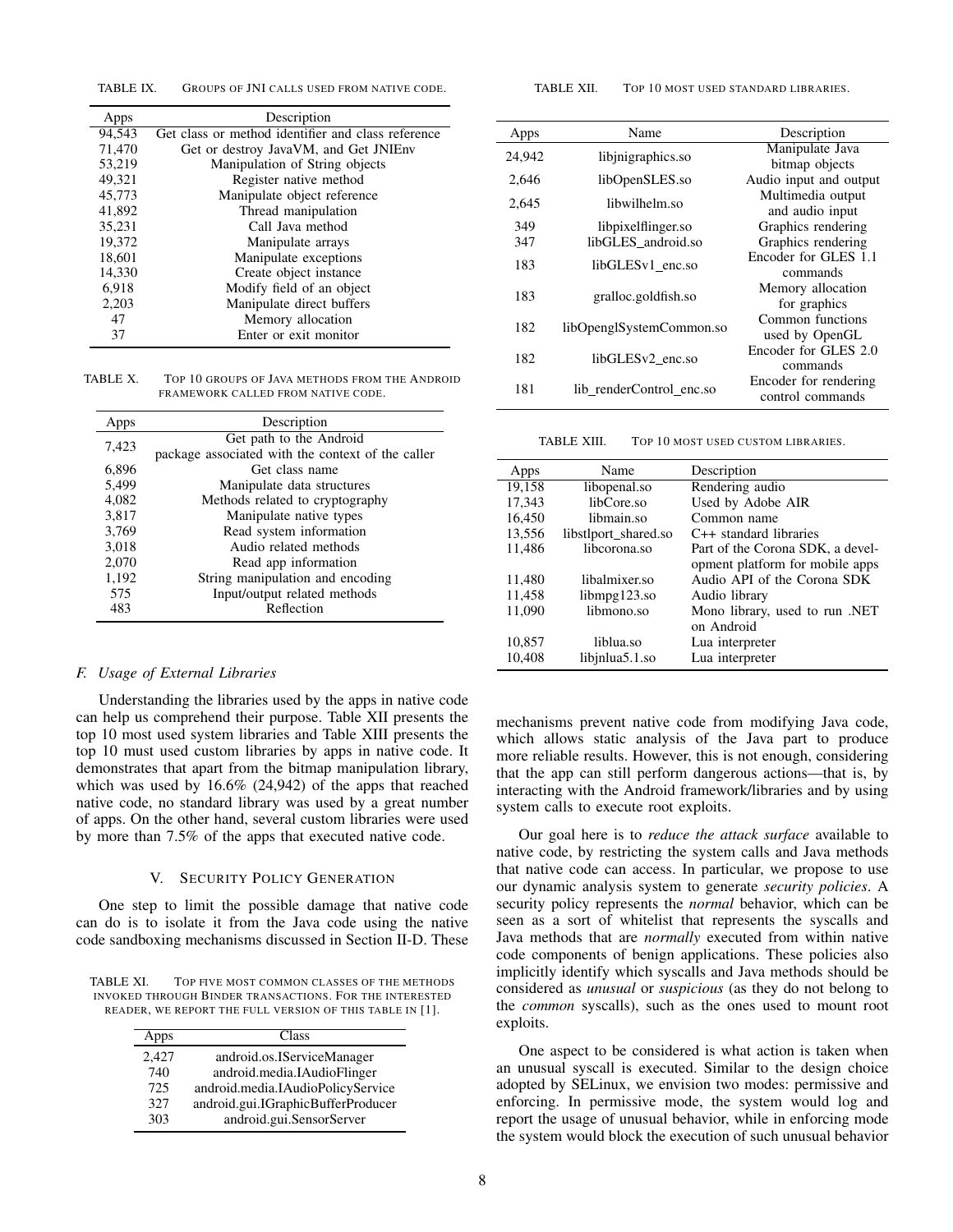and stop the application. Depending on the context, it might make sense to use permissive or the more aggressive enforcing mode. As an alternative, one could selectively pick permissive or enforcing mode depending on whether the unusual syscall is well-known to be used by root exploits. The policy generation process for syscalls is described in Section V-A, while the one for Java methods is described in Section V-B. We discuss the possibilities and the implications of this choice in Section VI.

It is worth noting that while this will not guarantee perfect protection from attacks, by applying the security principle of *least privilege* to the native code, we gain the dual security benefits of (1) increasing the precision of Java static analysis and (2) reducing the impact of malicious native code.

## *A. System Calls*

Based on the system calls performed by the apps in native methods, in native activities, during libraries loading, and by programs executed by Exec methods, our system can automatically generate a security policy of allowed system calls. To compile this list, we first normalize the parameters of the system calls and later iterate over them, selecting the ones performed by most apps, until the list of selected system calls is comprehensive enough to allow at least a (variable threshold) percentage of the apps that executed native code to run properly. In Android, inter-process communication is done through Binder. Native code can directly use Binder transactions to call methods implemented by system services. At the system call level, these calls are performed by the using the ioctl system call. To consider these actions in our automatically generated whitelist, we substitute ioctl calls to Binder with the Binder transactions performed by the apps.

To understand the possible policies that could be generated, we performed this process using a threshold (the percentage of apps that use native code whose dynamically-executed behavior would function properly when enforcing this policy) of 99%. Table XIV presents the actions obtained by this procedure. The system call arguments that were normalized were replaced by symbols in the form *<*\**>* and \* (meaning anything). Some of the arguments that are file descriptors were changed to a file path representation of it. All arguments that were not normalized represent a numeric value or a constant value that was converted by strace to a string representation. For the system calls that do not have the arguments next to it in the policies, the policy accepts calls with any arguments. Table XV presents more details about the symbols used.

To better understand which types of apps would be blocked by our example policy (when in enforcing mode), we studied them and manually analyzed a subset of them. The findings of this analysis are presented in Section VI.

The policies restrict the possible actions of native code, thus following the principle of *least privilege* and making it harder for malicious apps to function. Previously, malicious code could easily hide in native code to evade static analysis. With our example policies enforced by a sandboxing mechanism, the native code does not (depending on the exact threshold) have the ability to perform any malicious actions in native code, and therefore attackers will have to move the malicious behavior to the Java code, where it can be found by existing Java static analysis tools. Furthermore, the policies do not prevent the correct execution of the dynamically-executed behavior of many benign apps. Using the rules generated with the 99% threshold, only 1,483 apps (0.12% of the total apps in our dataset) would be affected. Of course, as the dynamic analysis performed by our system is incomplete (in that it can not execute all possible app code), this number is a lower bound. This can be alleviated by an organization wishing to use our system in one of two ways: (1) increase the completeness of the dynamic analysis or (2) deploying the sandboxing enforcement mechanism in reporting mode. Both choices will reveal more app behaviors.

Another benefit of enforcing a native code sandboxing policy is that it would prevent the correct execution of several root exploits. For this work, we considered the 13 root exploits reported in Table XVI. These exploits require native code to be successful. Our example security policy would hinder the execution of 10 of them. This follows because the policies attempt to reduce the attack surface of the OS for native code, while at the same time maintaining backward compatibility. Table XVI presents which of the considered exploits are successfully blocked, along with which entry of the policy they violate.

The root exploits that are prevented by our example security policy are blocked due to rules related to four system calls, namely socket, perf\_event\_open, symlink, and ioctl. More precisely, two exploits need to create sockets with PF\_NETLINK domain and NETLINK\_KOBJECT\_UEVENT (15) protocol, however, the rules only allow PF\_NETLINK sockets with protocol 0. One of the exploits needs the perf\_event\_open system call, which is not allowed by the policy. Two exploits need to create symbolic links that target system files or directories, but the policy only allows symbolic links to target "USER-PATH," which means files or directories in the app's directory or in the SD Card. Finally, five exploits use ioctl to communicate with a device. One of the rules allows ioctl calls to any device, namely ioctl(<NON STD FD>, SNDCTL\_TMR\_TIMEBASE or TCGETS, \*). However, this rule specifies the valid request value (the second parameter), whereas the exploits use different values, therefore they would be blocked.

The table also reports the details about the three exploits that would not be currently blocked. In one case (CVE-2011- 1149), the exploit would still work because our example policy allows the invocation of the mprotect syscall, since it is used by benign applications. In the two remaining cases (RATC and Zimperlinch), the exploits rely on repeatedly invoking the fork syscall to exhaust the number of available processes. The fork syscall is allowed by our policy as some benign applications do use it. However, note that this kind of exploit could be blocked by a security policy that would take into account the frequency of invocations of a given syscall: In fact, no benign application would ever invoke the fork syscall so frequently. We believe that considering this additional aspect of native code behavior is a very interesting direction for future work.

Although our example security policy does not block all exploits, we believe the adoption of native sandboxing to be useful. In fact, it does sensibly reduce the attack surface available to native code components, and it is able to success-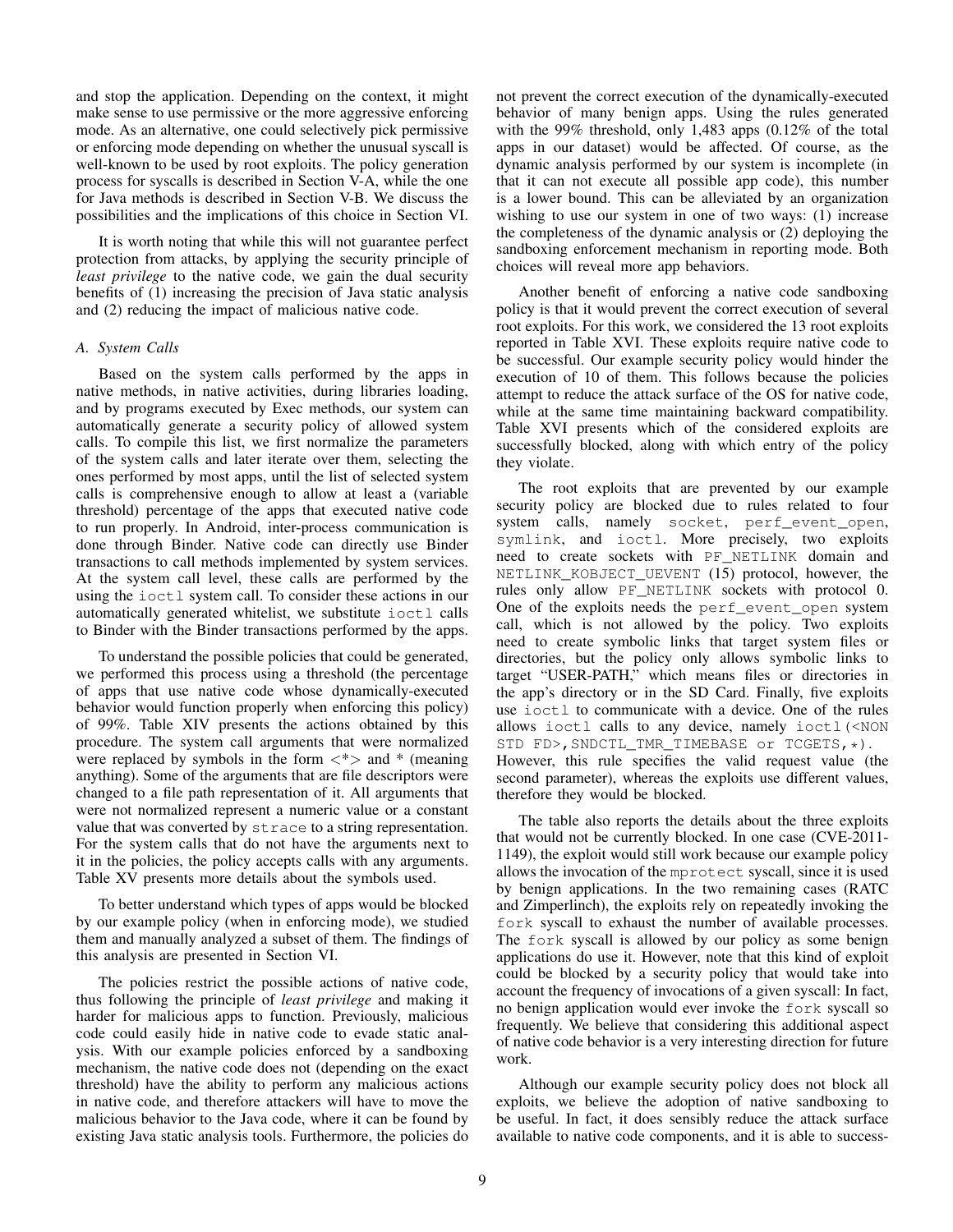| $accept(*, **)$                                                  | $access(<$ SYS-PATH $>$ , F OK)                                                                   | $access(<$ SYS-PATH>, $R_OK$ )                                                 |
|------------------------------------------------------------------|---------------------------------------------------------------------------------------------------|--------------------------------------------------------------------------------|
| $\overline{\text{access}(\text{},\text{W_OK})}$                  | $\overline{\text{access}(\text{},\text{X_OK})}$                                                   | access( <user-path>, F_OK)</user-path>                                         |
| access( <user-path>,R_OK)</user-path>                            | access( <user-path>,<br/><math>R_OK W_OK X_OK</math></user-path>                                  | bind                                                                           |
| BINDER(android.os.IServiceManager.<br>CHECK_SERVICE_TRANSACTION) | brk                                                                                               | cacheflush $(*,*,0,*,*)$                                                       |
| cacheflush $(*,*,0,0,*)$                                         | chdir                                                                                             | $chmod(USER-PATH>,*)$                                                          |
|                                                                  | clone(child_stack=*,flags=CLONE_VM CLONE_FS CLONE_FILES CLONE_SIGHAND CLONE_THREAD CLONE_SYSVSEM) |                                                                                |
| connect(*, {sa_family=AF_UNIX,                                   |                                                                                                   | connect(*, {sa_family=AF_UNIX,                                                 |
| path=@"jdwp-control"},*)                                         | $connect(*, {sa_family=AF_INET, *, *}, *)$                                                        | path=@"android:debuggerd"},*)                                                  |
| connect(*, {sa_family=AF_UNIX,<br>$path=<$ SYS-PATH $>$ },*)     | dup                                                                                               | dup2                                                                           |
| epoll_create(*)                                                  | epoll_ctl(*,*,*,*)                                                                                | epoll_wait                                                                     |
| execve                                                           | ext( <neg int="">)</neg>                                                                          | exit(0)                                                                        |
| $ext_{group(<$ POS INT>)                                         | $\overline{\text{exit\_group}(0)}$                                                                | fcntl64( <non fd="" std="">,F_DUPFD,*)</non>                                   |
| fcntl64( <non fd="" std="">,F_GETFD)</non>                       | fcntl64(*,F_GETFL)                                                                                | fcntl64( <non fd="" std="">,F_SETFD,*)</non>                                   |
| fcntl64( <non fd="" std="">,F_SETFL,*)</non>                     | fcntl64( <non fd="" std="">,F_SETLK,*)</non>                                                      | $fdatasynC(*)$                                                                 |
| fork                                                             | fstat64                                                                                           | $fsync(*)$                                                                     |
| ftruncate $(*,*)$                                                | futex                                                                                             | getcwd                                                                         |
| getegid32                                                        | geteuid32                                                                                         | getgid32                                                                       |
| getpeername                                                      | getpgid(0)                                                                                        | getpid                                                                         |
| getppid                                                          | getpriority(PRIO_PROCESS,*)                                                                       | getrlimit(RLIMIT_DATA,*)                                                       |
| getrlimit(RLIMIT_NOFILE,*)                                       | getrlimit(RLIMIT_STACK,*)                                                                         | getrusage(RUSAGE_CHILDREN,*)                                                   |
|                                                                  |                                                                                                   |                                                                                |
| getrusage(RUSAGE_SELF,*)                                         | getsockname                                                                                       | getsockopt(*,SOL_SOCKET,SO_ERROR,*,*)                                          |
| getsockopt(*,SOL SOCKET,<br>SO_PEERCRED,*,*)                     | getsockopt(*,SOL_SOCKET,SO_RCVBUF,*,*)                                                            | gettid                                                                         |
| getuid32                                                         | ioctl( <ashmem-dev>,*,*)</ashmem-dev>                                                             | ioctl(*,FIONBIO,*)                                                             |
| $ioctl(<$ LOG-DEV>,*,*)                                          | ioctl(*,SIOCGIFADDR,*)                                                                            | ioctl(*,SIOCGIFBRDADDR,*)                                                      |
| ioctl(*,SIOCGIFCONF,*)                                           | ioctl(*,SIOCGIFFLAGS,*)                                                                           | ioctl(*,SIOCGIFHWADDR,*)                                                       |
| ioctl(*,SIOCGIFINDEX,*)                                          | ioctl(*,SIOCGIFNETMASK,*)                                                                         | ioctl( <std err="" in="" out="">, SNDCTL_TMR<br/>_TIMEBASE or TCGETS, *)</std> |
| ioctl(*,SNDCTL_TMR_TIMEBASE<br>or TCGETS,*)                      | ioctl( <urandom-dev>,<br/>SNDCTL_TMR_TIMEBASE or TCGETS,*)</urandom-dev>                          | listen                                                                         |
| lseek(*,*,SEEK_CUR)                                              | lseek(*,*,SEEK_END)                                                                               | lseek(*,*,SEEK_SET)                                                            |
| lstat <sub>64</sub>                                              | madvise(*,*,MADV_DONTNEED)                                                                        | madvise(*,*,MADV_NORMAL)                                                       |
| madvise(*,*,MADV_RANDOM)                                         | $mkdir(<$ SYS-PATH>,*)                                                                            | mkdir( <user-path>,*)</user-path>                                              |
| mmap2                                                            | mprotect                                                                                          | mremap(*,*,*,MREMAP_MAYMOVE)                                                   |
| munmap                                                           | nanosleep                                                                                         | $open(<$ SYS-PATH>,*,*)                                                        |
| $open(<$ SYS-PATH>,*)                                            | $open(<$ USER-PATH>,*,*)                                                                          | $open(<$ USER-PATH>,*)                                                         |
|                                                                  |                                                                                                   |                                                                                |
| pipe                                                             | poll                                                                                              | prctl(PR_GET_NAME,*,0,0,0)                                                     |
| pretl(PR_SET_NAME,*,*,*,*)                                       | $\overline{\text{protl(PR\_SET\_NAME,*,*,*,0)}}$                                                  | prctl(PR_SET_NAME,*,0,0,0)                                                     |
| ptrace(PTRACE_TRACEME,*,0,0)                                     | readlink( <user-path>,*,*)</user-path>                                                            | recyfrom                                                                       |
| recvmsg                                                          | rename( <user-path>,<user-path>)</user-path></user-path>                                          | rmdir( <user-path>)</user-path>                                                |
| rt_sigprocmask(SIG_BLOCK,*,*,*)                                  | rt_sigprocmask(SIG_SETMASK,*,*,*)                                                                 | $rt$ _sigreturn(*)                                                             |
| rt_sigtimedwait([QUITUSR1],<br>NULL, NULL, 8)                    | sched_getparam                                                                                    | sched_getscheduler                                                             |
| sched yield                                                      | select                                                                                            | sendmsg                                                                        |
| sendto                                                           | setitimer(ITIMER_REAL,*,*)                                                                        | setpriority(PRIO_PROCESS,*, <pos int="">)</pos>                                |
| setpriority(PRIO_PROCESS,*,0)                                    | setrlimit(RLIMIT NOFILE,*)                                                                        | setsockopt(*, SOL_IP, *, *, *)                                                 |
| setsockopt(*, SOL_SOCKET,*,*,*)                                  | $set_1s(*,*,*,*,*)$                                                                               | $set_{ts}(*,*,0,*,*)$                                                          |
| sigaction                                                        | sigprocmask(SIG_BLOCK,*,*)                                                                        | sigprocmask(SIG_SETMASK,*,*)                                                   |
| sigprocmask(SIG_UNBLOCK,*,*)                                     | sigreturn                                                                                         | sigsuspend([])                                                                 |
| socket(PF_INET,SOCK_DGRAM,                                       | socket(PF_INET,SOCK_DGRAM,                                                                        | socket(PF_INET,SOCK_DGRAM,                                                     |
| IPPROTO_ICMP)                                                    | IPPROTO_IP)                                                                                       | IPPROTO_UDP)                                                                   |
| socket(PF_INET,SOCK_STREAM,<br>IPPROTO_IP)                       | socket(PF_INET,SOCK_STREAM,<br>IPPROTO_TCP)                                                       | socket(PF_NETLINK,SOCK_RAW, 0)                                                 |
| socket(PF_UNIX, SOCK_STREAM, 0)                                  | stat64                                                                                            | statfs64( $\langle$ SYS-PATH $>$ ,*)                                           |
| statfs64( <user-path>,*)</user-path>                             | symlink( <user-path>,<user-path>)</user-path></user-path>                                         | tgkill(*,*,SIGTRAP)                                                            |
| umask                                                            | uname                                                                                             | $unlink(USER-PATH)$                                                            |
| utimes                                                           | vfork                                                                                             | wait4                                                                          |
|                                                                  |                                                                                                   |                                                                                |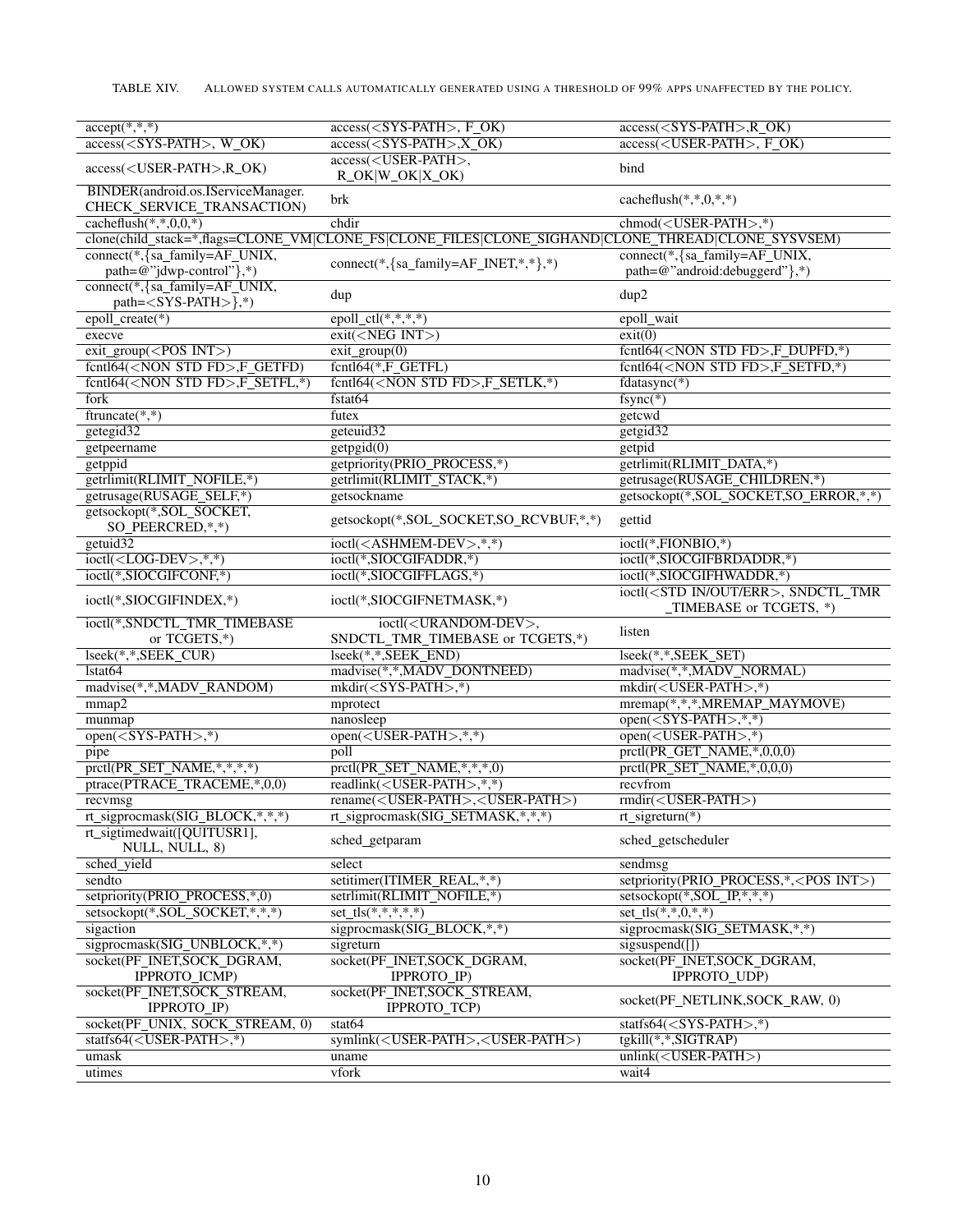TABLE XV. SYMBOLS USED TO REPLACE THE ARGUMENTS OF SYSTEM CALLS.

| $<$ USER-PATH $>$      | A file path in the apps'                                                     |
|------------------------|------------------------------------------------------------------------------|
|                        | directory or in the sdcard                                                   |
| $<$ SYS-PATH $>$       | A file path different than the                                               |
|                        | ones represented by $\langle$ USER-PATH $>$                                  |
| $<$ URANDOM-DEV $>$    | "/dev/random" or "/dev/urandom"                                              |
| $<$ ASHMEM-DEV $>$     | "/dev/ashmem"                                                                |
| $<$ LOG-DEV $>$        | "/dev/log/system", "/dev/log/main",<br>"/dev/log/events" or "/dev/log/radio" |
| $<$ NEG INT $>$        | A negative number                                                            |
| $<$ STD IN/OUT/ERR $>$ | A file descriptor equal 0, 1, or 2                                           |
| $<$ NON STD FD $>$     | A file descriptor different than 0, 1, or 2                                  |
| $<$ POS INT $>$        | An integer greater than 0                                                    |

fully block a number of root exploits. Similarly, we believe that useful policies can be generated by our dynamic analysis system that will be able to block future exploits.

#### *B. Java Methods*

Even with the system call restrictions, native code can still perform dangerous actions by invoking Java methods. This can be accomplished by using certain JNI functions, as discussed in Section III-B. Static analysis of the Java component of apps cannot identify these calls, therefore, the possibility of apps calling methods in Java libraries poses a threat to the system and can be abused by malicious apps.

We performed the same process presented in Section V-A to automatically generate policies that restrict the use of methods in Java libraries. Table XVII presents these policies, using different values as the minimum percentage of allowed apps that reached native code during dynamic analysis. We used 97%, 98%, and 99% as the values for the minimum. The methods authorized for each threshold include the ones associated with lower thresholds.

Using the list of apps associated with a minimum of allowed apps of 99% (the most permissive of our thresholds), we would block 1,414 apps (0.12%). The method java.lang.ClassLoader.loadClass, which is allowed when using 99% as a threshold, causes the invocation of the static initialization block (*<*clinit*>*) of a class. Therefore, it could be used to execute the static initialization block of classes in Java libraries. However, as far as we know, these blocks do not contain important operations that need to be contained.

#### VI. IMPACT OF SECURITY POLICIES

Considering both our policies—Java methods and system calls—, and the 99% threshold, we would block 0.23% (2,730) of all the apps in our dataset. To understand what the impact of implementing (and enforcing with the strictest enforcement mechanism) these policies would be on users, we analyzed the popularity (lower number of installations) of the apps whose behavior seen during the dynamic analysis would be blocked. Figure 2 presents the cumulative distribution of the popularity of the apps that would be blocked. As the figure shows, among the applications for which our policy would block at least one behavior that has been executed at runtime, 1.87% (51) of them have more than 1 million installations.

Because manual analysis is very time-consuming, we did not perform it on all blocked apps. However, we did a general



Fig. 2. Popularity of apps that would be blocked by enforcing our policy. *X*-axis is in logarithmic scale, and the *Y* -axis is the percentage of apps that would be blocked.

investigation of the blocked apps and manually analyzed the ones that showed traces of suspicious behavior. We identified three types of suspicious activities among these apps, and we discuss them here.

Ptrace. Overall, 280 apps used ptrace. 276 of these only call ptrace to trace itself without checking the result. We assume that the developers do this as a defensive measure to prevent the analysis of the app, because an app cannot be traced by another process if there is already a process tracing it. Therefore, for these 276 apps we believe that the app's functionality would remain intact with our policy. Four apps, on the other hand, create a child process, which try to attach ptrace to the parent, checking the result of the call and changing behavior if the call failed.

Modifying Java code. We identified 7 apps that modify the Java section of the app from native code. All these apps perform this action from the library libAPKProtect.so [3]. This library is provided by an obfuscation service, thus making it harder for reverse engineering tools to decompile the app. This functionality can also be used by malicious apps and illustrates the importance of isolating native code.

Fork and **inotify**. We identified 57 apps that create a child process in native code and use inotify to monitor the apps' directory, in order to identify when they are uninstalled. In fact, the spawned child process uses inotify to detect when the app is uninstalled and, when this happens, it opens a survey in the browser. This behavior is not a malicious action; however, executing code after being uninstalled is suspicious, as the user does not expect the app to be running after being uninstalled.

#### VII. DYNAMIC COVERAGE

Dynamic analysis is inherently incomplete, and in this section we attempt to measure the code coverage of the dynamic analysis that we used, using function coverage of the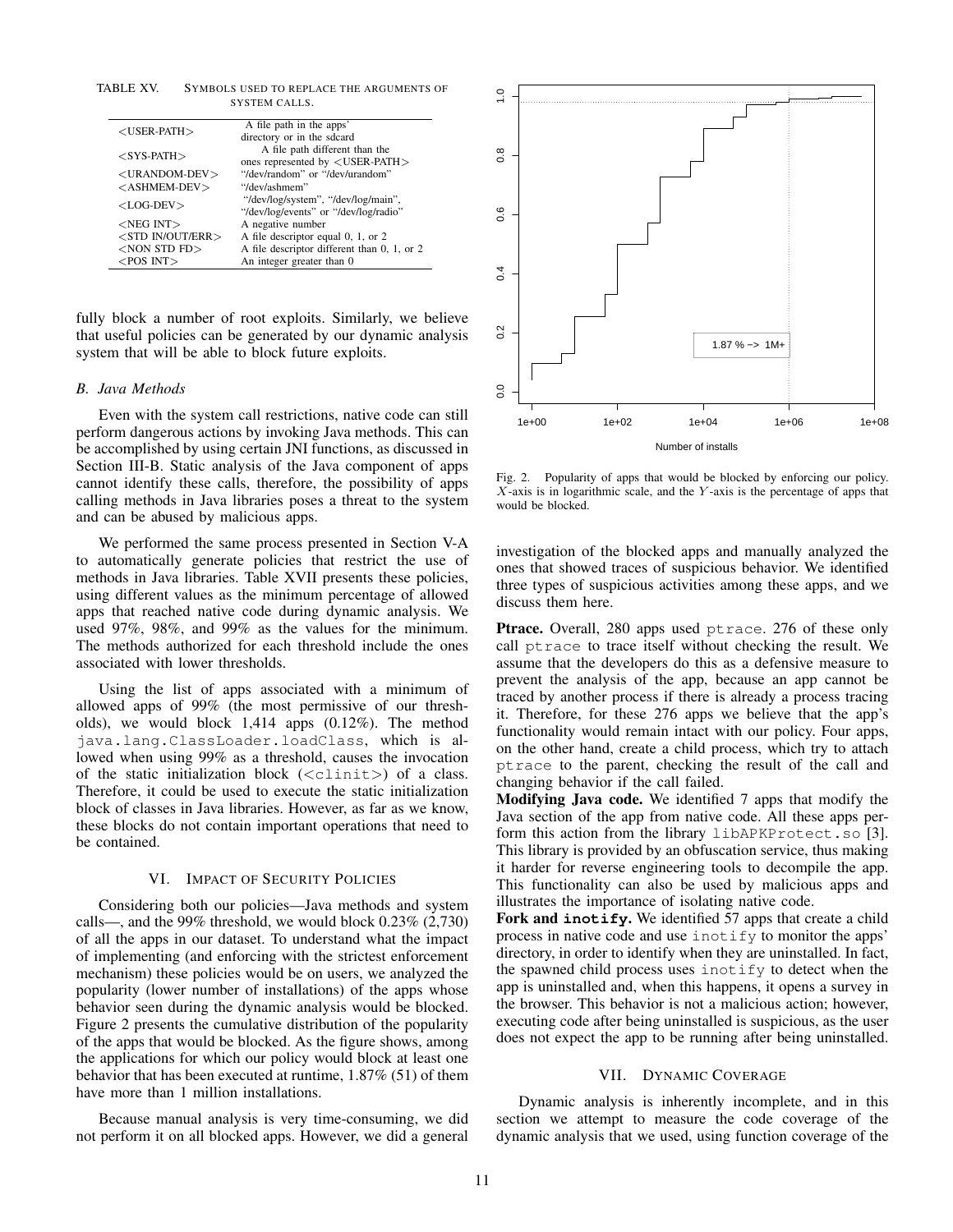TABLE XVI. THIS TABLE SHOWS THE LIST OF CONSIDERED ROOT EXPLOITS, ON WHICH SYSCALL-LEVEL BEHAVIOR THEY RELY, AND WHICH EXPLOITS ARE SUCCESSFULLY BLOCKED BY OUR POLICY.

| Name / CVE                  | Description                                                 | <b>Blocked</b> |
|-----------------------------|-------------------------------------------------------------|----------------|
| Exploid (CVE-2009-1185)     | Needs a NETLINK socket with NETLINK_KOBJECT_UEVENT protocol | <b>Yes</b>     |
| GingerBreak (CVE-2011-1823) | Needs a NETLINK socket with NETLINK KOBJECT UEVENT protocol | Yes            |
| CVE-2013-2094               | Uses perf_event_open system call                            | Yes            |
| Vold/ASEC [34]              | Creates symbolic link to a system directory                 | Yes            |
| RATC (CVE-2010-EASY)        | Relies on invoking many times the fork syscall              | N <sub>0</sub> |
| CVE-2013-6124               | Creates symbolic links to system files                      | Yes            |
| CVE-2011-1350               | i oct. I call used violates our rules                       | Yes            |
| Zimperlinch                 | Relies on invoking many times the fork syscall              | N <sub>0</sub> |
| CVE-2011-1352               | i oct. I call used violates our rules                       | Yes            |
| CVE-2011-1149               | It relies on the mprotect syscall                           | N <sub>0</sub> |
| CVE-2012-4220               | ioctl call used violates our rules                          | <b>Yes</b>     |
| CVE-2012-4221               | ioctl call used violates our rules                          | Yes            |
| CVE-2012-4222               | i oct. I call used violates our rules                       | Yes            |

TABLE XVII. LIST OF ALLOWED METHODS (JAVA METHODS CALLED FROM NATIVE CODE) AUTOMATICALLY GENERATED FOR ALLOWING A MINIMUM OF 97%, 98% AND 99% OF APPS THAT REACHED NATIVE CODE.

| Allowed     | Method                                                   |
|-------------|----------------------------------------------------------|
| apps $(\%)$ |                                                          |
| 97          | java.lang.Integer.doubleValue                            |
| 97          | android.content.ContextWrapper.getPackageName            |
| 97          | java.lang.String.getBytes                                |
| 98          | java.lang.Double.doubleValue                             |
| 98          | android.content.ContextWrapper.getClassLoader            |
| 98          | android.content.ContextWrapper.getFilesDir               |
| 98          | java.io.File.getPath                                     |
| 98          | android.content.ContextWrapper.getExternalFilesDir       |
| 98          | android.view.WindowManagerImpl.getDefaultDisplay         |
| 98          | java.lang.String.toLowerCase                             |
| 98          | android.app.Activity.getWindowManager                    |
| 98          | java.util.ArrayList.add                                  |
| 98          | android.view.Display.getMetrics                          |
| 98          | android.app.Activity.getWindow                           |
| 98          | android.view.View.getWindowVisibleDisplayFrame           |
| 98          | java.util.Calendar.getInstance                           |
| 98          | android.view.View.getDrawingRect                         |
| 99          | java.util.Calendar.get                                   |
| 99          | android.os.Bundle.getByteArray                           |
| 99          | android.content.ContextWrapper.getPackageManager         |
| 99          | android.content.res.AssetManager\$AssetInputStream.read  |
| 99          | java.lang.Long.doubleValue                               |
| 99          | java.lang.ClassLoader.loadClass                          |
| 99          | android.app.ApplicationPackageManager.getPackageInfo     |
| 99          | android.content.res.AssetManager\$AssetInputStream.close |
| 99          | java.lang.Float.doubleValue                              |
| 99          | java.lang.Class.getClassLoader                           |

Java code and function coverage of the native code. Both code coverage methods have large overhead, so we were only able to analyze a subset of the apps.

## *A. Java Method Code Coverage*

To measure the code coverage based on the Java methods executed, we instrumented the DVM. The instrumented code records the execution of every method of the app under analysis. Since this instrumentation introduces more overhead and slows the emulator, we did the experiment with 25,000 apps randomly selected and used a kernel driver, instead of strace, to record the system calls executed. The code coverage obtained was 8.31%

#### *B. Native Code Coverage*

While code coverage of the Java methods allows us to gain insight into the high level code coverage of our dynamic analysis system, it does not shed light on the core issue we are interested in: *how much of an app's native code is the dynamic analysis able to execute*? To answer this question, we modified both the Android emulator and the Android framework to support measuring function coverage of the native code.

One technical challenge here is that the native code coverage must understand not only which native libraries are loaded by an app, but also which part of the native library is actually executed. Thus we need to: (1) trace the executed native functions and (2) statically determine the total number of native functions. This will allow us to calculate the function coverage of the native code.

To the best of our knowledge, there is no previously released tool to trace the execution of the native code of an app. Android Open Source Project implements a tracing mechanism since version 4.4. This tracing mechanism is implemented using a kernel device called qemutrace that is part of the goldfish kernel. The kernel send information to assist the emulator to trace correctly the execution, e.g., the PID of the running process each time there is a context switch, a message that notifies that a fork or an execve is executed, etc. The whole tracing system significantly slows down the performance of the emulator. However, this tracing system is too general: we are interested only in the execution of the native code of a specific app. We need to trace only functions of loaded libraries of the app under analysis.

For this reason, we created two ways to limit the tracing to the interesting part only. First, we only want to trace processes with a specific UID because each app in Android is executed with it own UID. In addition, we are interested only in portions of the executable memory where the native libraries have been loaded.

To inform the emulator about the UID of the currently executing process we leverage the existing qemutrace device. We added the UID into the message sent for each context switch. To send the information about the map of the memory to the emulator we cannot use the qemutrace device, since it can only pass 32 bit integers as messages.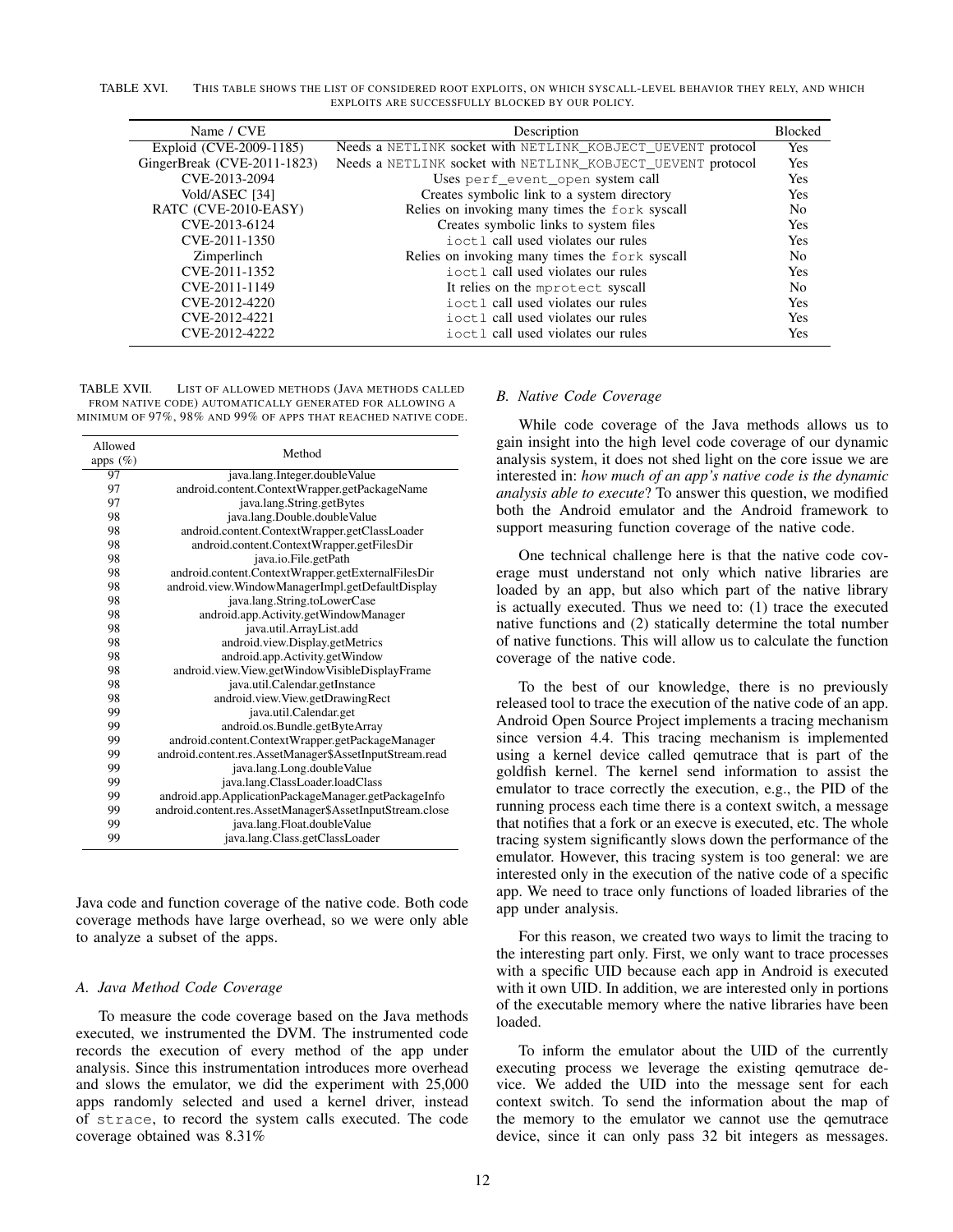Moreover, we also need a mechanism to extract the libraries from the emulated system. To solve both problems we instrumented the Android framework. We found that the function java.lang.Runtime.doLoad is able to intercept all the loading operations. Our hook inside the doLoad function blocks the loading (and the app) while syncing all the gathered data to the external emulator. The mapping of the memory and the PID are read from /proc/self/. The path of the loaded library is one of the parameters of the doLoad function. Hence, when doLoad returns, the emulator knows the address space reserved for the new library, and the content of the native library.

After the dynamic execution, we compute the code coverage using all the data gathered during the execution. We use IDA Pro to find all functions boundaries of libraries. Then, we use the map of the memory to translate the virtual addresses traced by the emulator. Next, we flag all the functions whose boundaries include at least one address of the trace. The code coverage is then calculated.

Our tracing system slows down the execution of the apps by around 10 times. Therefore, we only ran it on a small subset of the apps, more specifically, we analyzed 177. The code coverage of most libraries is less that 1%. Some small libraries, on the other hand, were covered by 100%. Furthermore, the average coverage was 7%. More details about executed libraries and coverage can be seen in Figure 3.

## VIII. THREATS TO VALIDITY

Our study is affected by a few limitations, which we discuss in this section. An intrinsic limitation of the automaticallygenerated security policies is that we base their automatic generation on data and insights obtained by means of dynamic analysis, which is well-known to be incomplete and affected by code coverage issues. In fact, dynamic analysis does not ensure that all native code is exercised in the apps that actually use it, and for those apps that used native code, dynamic analysis may not have exercised all code paths in the native code. Consequently, the policies that our tool generated might not be complete, they might block more applications when adopted at large-scale, and the performance overhead of isolating native code could be higher. However, using a more-sophisticated instrumentation tool could possibly improve the amount of native code behavior that our system observes, or deploying the automatically generated policies in a native sandbox with reporting mode would help to observe the behaviors that the policies would block.

Nonetheless, we believe this work to be a significant first step in a very important direction. In fact, to the best of our knowledge, this work is the first, largest, and most comprehensive study on how real-world applications use native code. Our results demonstrate that it is infeasible to adopt a completely restrictive sandboxing policy. In addition, we propose a system to automatically generate a native code sandboxing policy following a data-driven approach. This system could be used by large organizations that are interested in automatically generating a native code sandboxing policy. Furthermore, the completeness issues could possibly be addressed by increasing the fidelity of the dynamic analysis, either through more sophisticated analysis techniques or increased resources, or by



Fig. 3. Per library coverage of executed functions. Horizontal axis contains libraries name, vertical, instead contains the function coverage. For each bar we also show the number of libraries that has been found in all executed applications

obtaining the actual behavior of native code in the wild, by instrumenting real-world Android devices.

Another limitation is that our approach restricts access to permissions from native code, but it still allows the native code to invoke (some) Java methods. This aspect would make, in principle, Java-only analysis more precise, but still not completely sound, as a malicious application could introduce *hidden* execution paths by invoking a native method, which, in turn, could invoke a Java method. However, we note that our automatically-generated policy only allows native code to invoke a very narrow subset of Java methods defined in the Android framework (Table XVII), through which it is virtually impossible to perform any security-sensitive operation. Thus, our policy, although not perfect, would drastically reduce the possibility of introducing malicious behaviors.

Lastly, we consider all the apps we obtained from Google Play as benign, but we cannot be completely certain that there are no malicious apps among them. The effects of having malicious apps in our dataset vary depending on how the malware works. In the worst case it could cause our policies to allow some malicious actions.

#### IX. RELATED WORK

In this section we relate our work to the vast amount of research published in the field of Android security.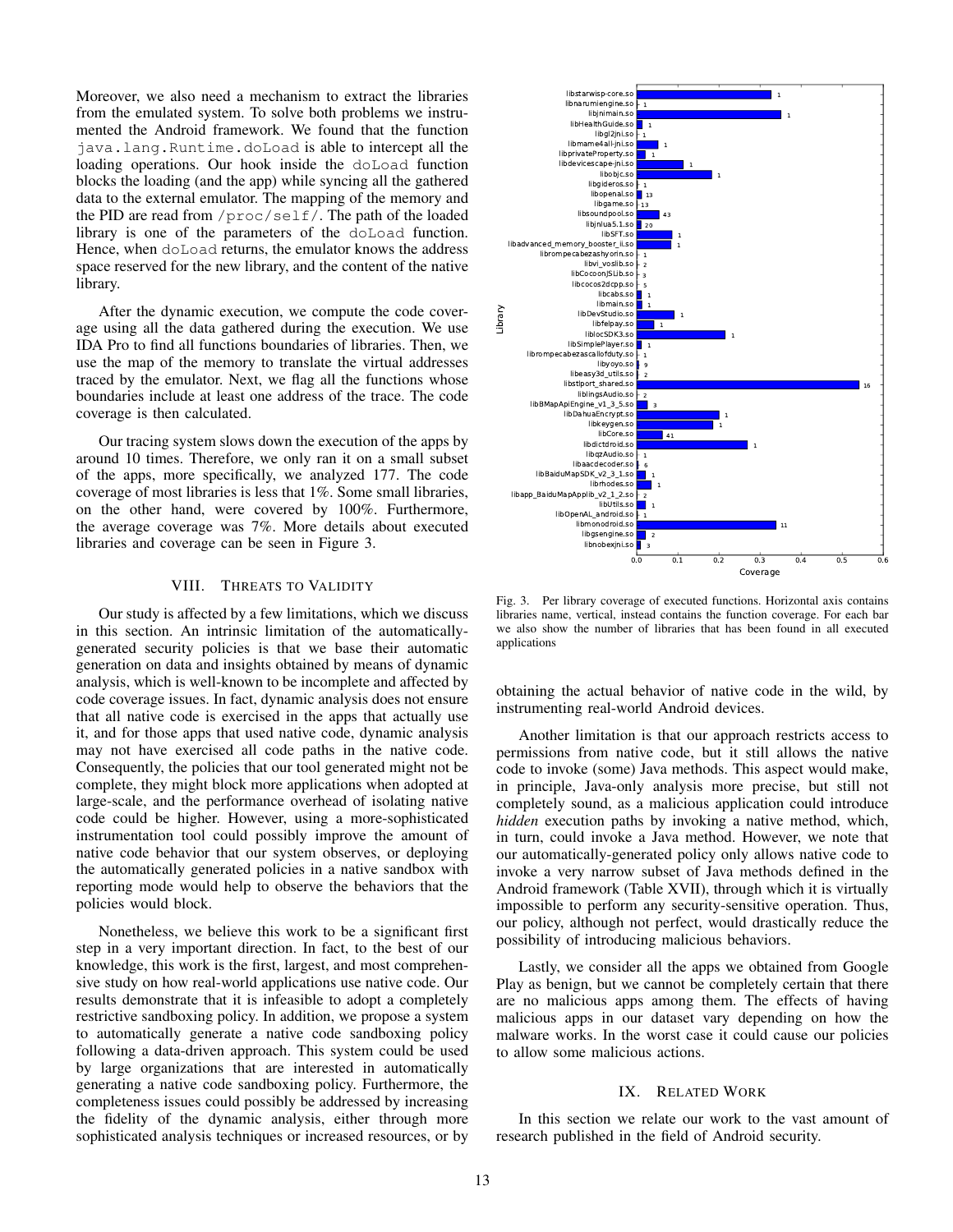Large Measurement Studies. Several works have analyzed large datasets of Android apps, but with goals that differ from ours. Viennot et al. [37] did a large measurement study on 1,100,000 applications crawled from the Google Play app store. In particular, they collected meta-data and statistics taken from the Google Play store itself. As part of their study, they measured the frequency with which Android applications make use of native code components. Another important measurement study has been performed by Lindorfer et al. [27]. In their work, they analyzed 1,000,000 apps, of which 40% are malware. To perform the analysis, the authors used Andrubis, a publicly-available analysis system for Android apps that combines static and dynamic analysis. When focusing on native code, our work significantly extends their study.

Application Analysis Systems. Several systems have been proposed to perform behavioral analysis of Android applications based on dynamic analysis [13], [14], [30], [31], [36], [41]. Moreover, several other works have been proposed to identify malicious Android apps [4], [9], [23]. Our analysis complements all these research efforts by performing a large scale study, based on dynamic analysis, specifically focused on native code usage.

Protection Systems. Fedler et al. [15] proposes a protection system from root exploits by preventing apps from giving execution permission for custom executable files and by introducing a permission related to the use of the System class. PREC [24] is a framework intended to protect Android systems from root exploits. PREC uses two steps, learning and enforcement. During the learning phase, the analysis generates a model of the normal behavior for a given app. Then, during the enforcement phase, the system makes sure that the app does not deviate from the *normal* behavior. Our work has the advantage that the generated policies can be applied to all apps, whereas PREC generates per-app models. Hence, our results are more general. Moreover, our analysis also monitors, in addition to system calls, JNI function calls, Binder transactions and calls from Java to native methods.

Native Code Isolation. Another way to protect the system is by isolating native code. The challenge of isolating native code components used by managed languages has been extensively studied. For instance, Klinkoff et al. [26] focus on the isolation of *.NET* applications, whereas Robusta [33] focuses on the isolation of native code used by Java applications. Recently, NativeGuard [35] proposed a similar mechanism to isolate native code in the context of Android. Our work is complementary to these sandboxing mechanisms and fills the knowledge gap necessary to define security policies on the execution of native code in Android that are both usable in realworld applications and effective in blocking malicious behavior of native components.

## X. CONCLUSION

While allowing developers to mix Java code and native code enables developers to fully harness the computing power of mobile devices, we believe that, in the current state, this feature does more harm than good and that native code sandboxing is the correct approach to properly limit its potentially malicious side-effects. However, a native code sandboxing mechanism without a proper policy will never be feasible. We hope that, in addition to shedding light on the previously unknown native code usage of Android apps, this paper demonstrates an approach to automatically generate an effective and practical native code sandboxing policy.

#### ACKNOWLEDGMENT

This material is based upon work supported by CAPES Foundation under Award No. BEX 12269/13-1, by NSF under Award No. CNS-1408632, by DHS under Award No. 2009-ST-061-CI0001, and by Secure Business Austria. Any opinions, findings, and conclusions or recommendations expressed in this publication are those of the author(s) and do not necessarily reflect the views of CAPES Foundation, NSF, DHS, or Secure Business Austria.

This material is also based on research sponsored by DARPA under agreement number FA8750-12-2-0101. The U.S. Government is authorized to reproduce and distribute reprints for Governmental purposes notwithstanding any copyright notation thereon. The views and conclusions contained herein are those of the authors and should not be interpreted as necessarily representing the official policies or endorsements, either expressed or implied, of DARPA or the U.S. Government.

#### **REFERENCES**

- [1] V. Afonso, A. Bianchi, Y. Fratantonio, A. Doupe, M. Polino, P. de Geus, ´ C. Kruegel, and G. Vigna, "Full version of Tables 5, 6, 7, 8, and 11." [Online] Available: https://github.com/ucsb-seclab/android\_going\_ native.
- [2] AppBrain, "Number of Available Android Applications," [Online] Available: http://www.appbrain.com/stats/number-of-android-apps.
- [3] A. Apvrille and R. Nigam, "Obfuscation in Android Malware, and How to Fight Back," in *Virus Bulletin*, 2014.
- [4] D. Arp, M. Spreitzenbarth, M. Hübner, H. Gascon, and K. Rieck, "DREBIN: Effective and Explainable Detection of Android Malware in Your Pocket," in *Proceedings of the 21st Annual Network and Distributed System Security Symposium (NDSS)*, 2014.
- [5] S. Arzt, S. Rasthofer, C. Fritz, E. Bodden, A. Bartel, J. Klein, Y. Le Traon, D. Octeau, and P. McDaniel, "FlowDroid: Precise Context, Flow, Field, Object-sensitive and Lifecycle-aware Taint Analysis for Android Apps," in *Proceedings of 35th annual ACM SIGPLAN conference on Programming Language Design and Implementation (PLDI)*, 2014.
- [6] K. W. Y. Au, Y. F. Zhou, Z. Huang, and D. Lie, "Pscout: Analyzing the Android Permission Specification," in *Proceedings of the 2012 ACM conference on Computer and Communications Security (CCS)*, 2012.
- [7] L. Batyuk, M. Herpich, S. A. Camtepe, K. Raddatz, A.-D. Schmidt, and S. Albayrak, "Using Static Analysis for Automatic Assessment and Mitigation of Unwanted and Malicious Activities Within Android Applications," in *Proceedings of the 2011 6th International Conference on Malicious and Unwanted Software (MALWARE)*, 2011.
- [8] A. Bittau, P. Marchenko, M. Handley, and B. Karp, "Wedge: Splitting Applications into Reduced-Privilege Compartments," in *Proceedings of the 5th USENIX Symposium on Networked Systems Design and Implementation (NSDI)*, 2008.
- [9] I. Burguera, U. Zurutuza, and S. Nadjm-Tehrani, "Crowdroid: Behaviorbased Malware Detection System for Android," in *Proceedings of the 1st ACM workshop on Security and privacy in smartphones and mobile devices (SPSM)*, 2011.
- [10] V. Chebyshev and R. Unuchek, "Mobile Malware Evolution: 2013," [Online] Available: http://securelist.com/analysis/ kaspersky-security-bulletin/58335/mobile-malware-evolution-2013/, Feb. 2014.
- [11] E. Chin, A. P. Felt, K. Greenwood, and D. Wagner, "Analyzing Inter-Application Communication in Android," in *Proceedings of the 9th international conference on Mobile systems, applications, and services (MobiSys)*, 2011.